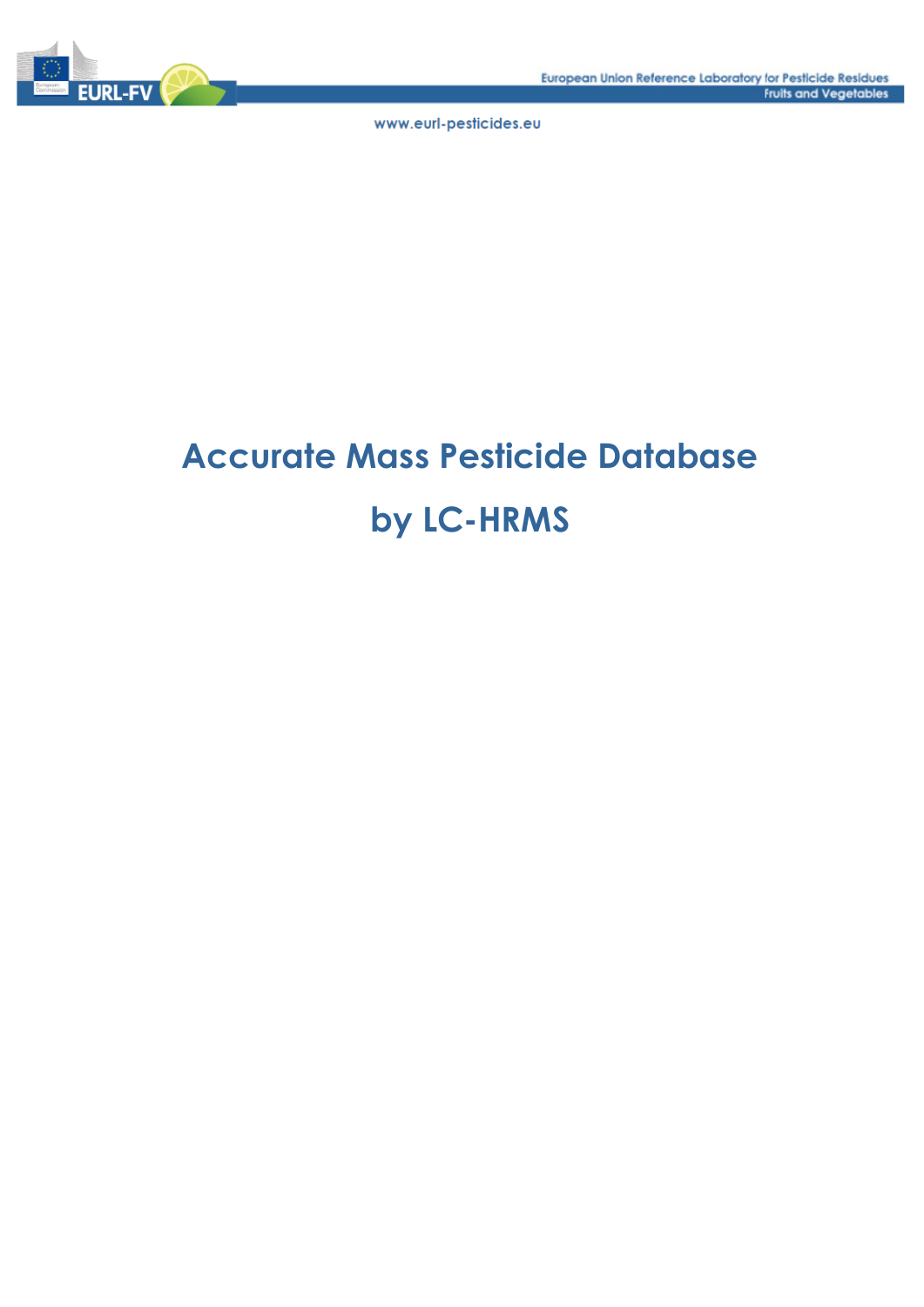

## **1. Scope**

This report shows a database of 188 pesticides by using liquid chromatography high resolution mass spectrometry (LC-HRMS).

## **2. Analytical conditions for the LC-HRMS**

Settings for liquid chromatography:

- **Mobile phase A:** Water + 0.1 % Formic acid+ 5 mM Ammonium Formiate + 2 % MeOH
- **Mobile phase B:** MeOH + 0.1 % Formic acid+ 5 mM Ammonium Formiate + 2 % Water
- **Column:** C8 Zorbax Eclipse Plus 2.1x100mm, 1.8µm
- **Run Time:** 20 min
- **Injection volume:** 5 µL
- **Temperature of the column:** 35 ºC
- **Gradient:**

| Time (min)     | $A(\%)$ | B(%) |
|----------------|---------|------|
|                | 80      | 20   |
| $\overline{2}$ | 80      | 20   |
| 15             |         | 100  |
| 17             |         | 100  |
| 17.1           | 80      | 20   |
| 20             |         | 20   |

Electrospray ion source parameters:

- **Gas 1:** 40 psi
- **Gas2:** 50 psi
- **Curtain Gas:** 25 psi
- **Temperature:** 350 °C
- **Spray Voltage:** 5500 V
- **Polarity:** Positive

#### Settings for mass spectrometry

- **Workflow:** SWATH (Full Scan + MS<sup>2</sup>)
- **Cycle time:** 0.78 s
- **ToF MS accumulation time:** 0.2 s
- **ToF MS mas range:** 100-950 m/z
- **Number of mass windows**: 10
- **ToF MS/MS: accumulation time:** 0.05 s
- **ToF MS/MS mas range:** 50-950 m/z

NOTE: IF YOU NEED THIS DATABASE IN .csv, .xls, … PLEASE, CONTACT WITH **omalato@ual.es or (+34) 950 014 423**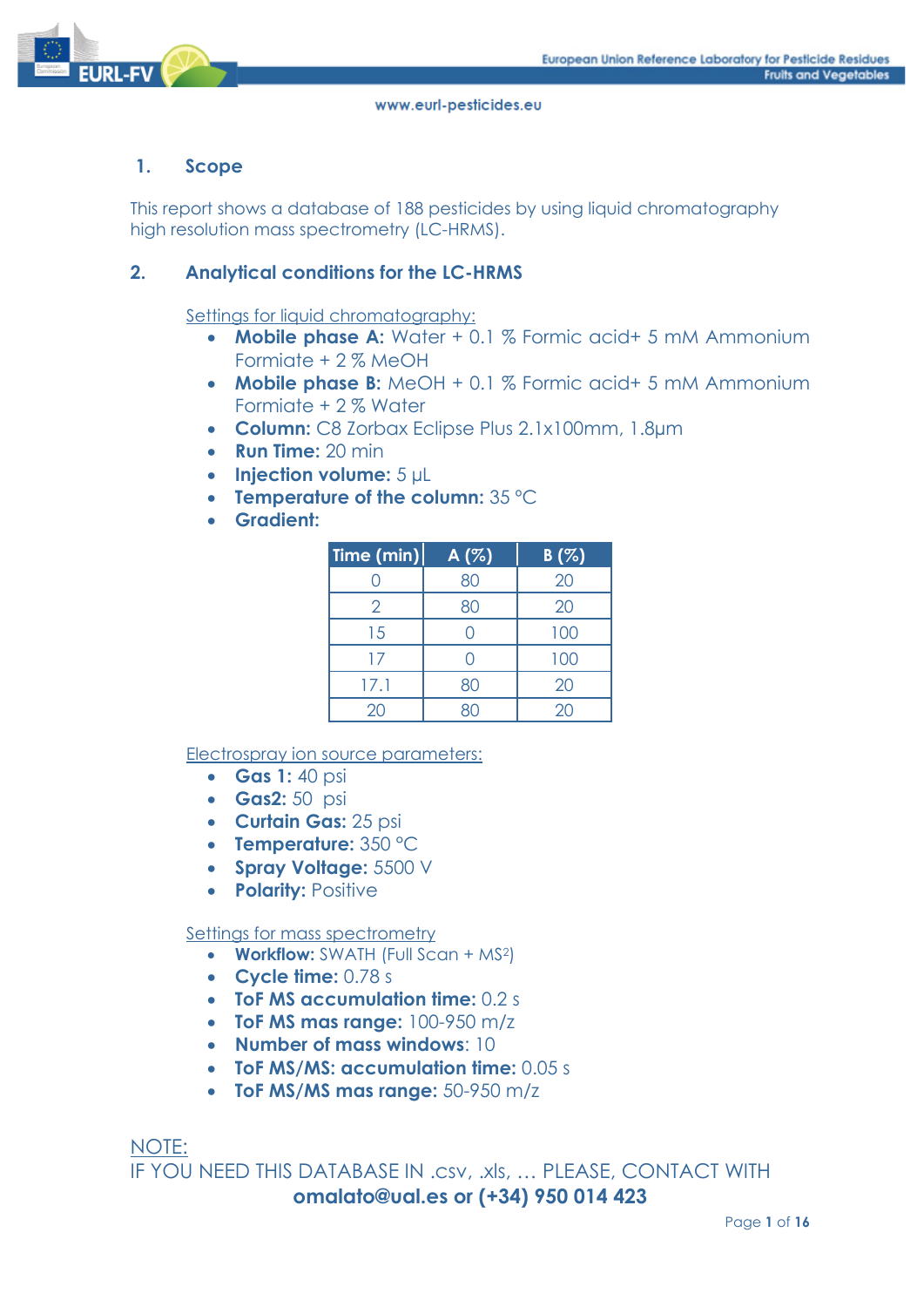

## **3. LC-HRMS Database**

| Compound              | <b>Molecular Formula</b> | <b>Neutral</b><br>mass<br>(Da) | <b>Adduct</b> | <b>Exact</b><br>mass<br>(m/z) |
|-----------------------|--------------------------|--------------------------------|---------------|-------------------------------|
| Acephate              | C4H10NO3PS               | 183.0119                       | $[M+H]+$      | 184.0192                      |
| Acephate_F1           | C2H8NO3PS                |                                |               | 142.9928                      |
| Acephate_F2           | C4H4NOP                  |                                |               | 113.0025                      |
| Acetamiprid           | <b>C10H11CIN4</b>        | 222.0672                       | $[M+H]+$      | 223.0745                      |
| Acetamiprid_F1        | C6H5CIN                  |                                |               | 126.0105                      |
| Acetamiprid F2        | C6H4N                    |                                |               | 90.0338                       |
| <b>Aldicarb</b>       | <b>C7H14N2O2S</b>        | 190.0776                       | $[M+Na]+$     | 213.0668                      |
| Aldicarb_F1           | C5H10NS                  |                                |               | 116.0529                      |
| Aldicarb_F2           | C4H9S                    |                                |               | 89.0420                       |
| Aldicarb sulfone      | <b>C7H14N2O4S</b>        | 222.0674                       | $[M+H]+$      | 223.0747                      |
| Aldicarb sulfone_F1   | C3H4NS                   |                                |               | 86.0601                       |
| Aldicarb sulfone_F2   | C5H10NO2S                |                                |               | 148.0427                      |
| Aldicarb sulfoxide    | <b>C7H14N2O3S</b>        | 206.0725                       | $[M+H]+$      | 207.0798                      |
| Aldicarb sulfoxide_F1 | C4H9S                    |                                |               | 89.0420                       |
| Aldicarb sulfoxide_F2 | C5H10NOS                 |                                |               | 132.0478                      |
| Ametoctradin          | C15H25N5                 | 275.2110                       | $[M+H]+$      | 276.2183                      |
| Ametoctradin_F1       | <b>C8H11N5</b>           |                                |               | 177.1009                      |
| Ametoctradin_F2       | C6H7N5                   |                                |               | 149.0696                      |
| Avermectin B1a        | C48H72O14                | 872.4922                       | $[M+Na]+$     | 895.4814                      |
| Avermectin B1a_F1     | C34H47O7                 |                                |               | 576.3316                      |
| Avermectin B1a_F2     | <b>C7H13O3</b>           |                                |               | 145.0859                      |
| <b>Avermectin B1b</b> | C47H70O14                | 858.4766                       | $[M+Na]+$     | 881.4658                      |
| Avermectin B1b_F1     | C33H45O7                 |                                |               | 553.3160                      |
| Avermectin B1b_F2     | C16H19O5                 |                                |               | 291.1227                      |
| Azinphos-methyl       | C10H12N3O3PS2            | 317.0058                       | $[M+H]+$      | 318.0131                      |
| Azinphos-methyl_F1    | C7H6N3                   |                                |               | 132.0443                      |
| Azoxystrobin          | C22H17N3O5               | 403.1168                       | $[M+H]+$      | 404.1241                      |
| Azoxystrobin_F1       | C21H14N3O4               |                                |               | 372.0979                      |
| Azoxystrobin_F2       | C20H14N3O3               |                                |               | 344.1030                      |
| Bifenazate            | C17H20N2O3               | 300.1474                       | $[M+H]+$      | 301.1547                      |
| Bifenazate_F1         | C12H12N                  |                                |               | 170.0961                      |
| <b>Bitertanol</b>     | C20H23N3O2               | 337.1790                       | $[M+H]+$      | 338.1863                      |
| Bitertanol_F1         | C18H21O2                 |                                |               | 269.1536                      |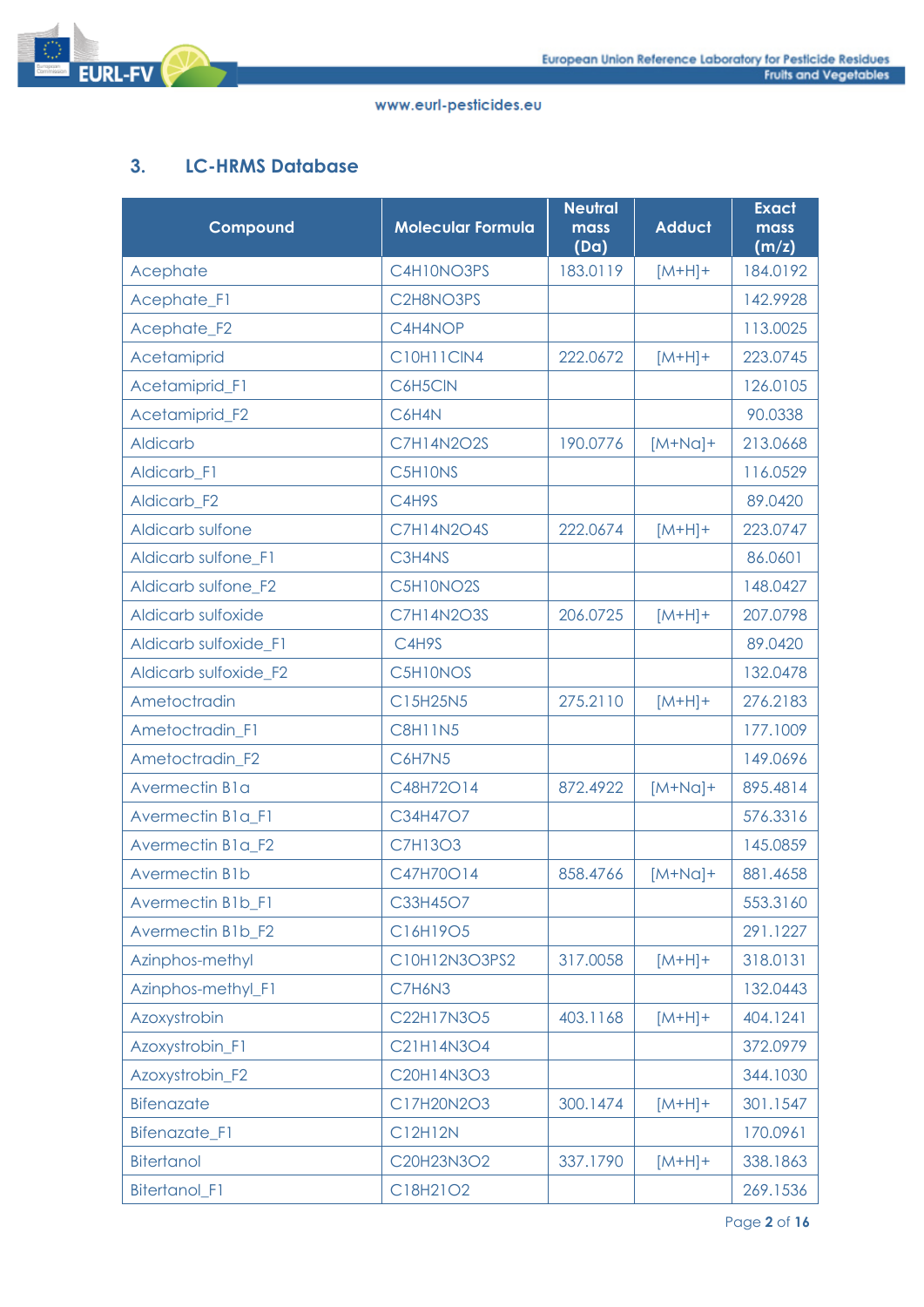

| Compound               | <b>Molecular Formula</b>                       | <b>Neutral</b><br>mass<br>(Da) | <b>Adduct</b> | <b>Exact</b><br>mass<br>(m/z) |
|------------------------|------------------------------------------------|--------------------------------|---------------|-------------------------------|
| Bitertanol_F2          | C6H11O                                         |                                |               | 99.1000                       |
| <b>Boscalid</b>        | C18H12Cl2N2O                                   | 342.0327                       | $[M+H]+$      | 343.0399                      |
| <b>Boscalid_F1</b>     | C18H12ClN2O                                    |                                |               | 307.0636                      |
| <b>Boscalid F2</b>     | C6H3NOCI                                       |                                |               | 139.9898                      |
| Bromuconazole_I        | C13H12BrCl2N3O                                 | 374.9541                       | $[M+H]+$      | 375.9614                      |
| Bromuconazole_I_F1     | <b>C7H5Cl2</b>                                 |                                |               | 158.9763                      |
| Bromuconazole_I_F2     | C <sub>2</sub> H <sub>4N3</sub>                |                                |               | 70.0400                       |
| Bromuconazole_II       | C13H12BrCl2N3O                                 | 374.9541                       | $[M+H]+$      | 375.9614                      |
| Bromuconazole_II_F1    | <b>C7H5Cl2</b>                                 |                                |               | 158.9763                      |
| Bromuconazole_II_F2    | C <sub>2</sub> H <sub>4N3</sub>                |                                |               | 70.0400                       |
| <b>Bupirimate</b>      | C13H24N4O3S                                    | 316.1569                       | $[M+H]+$      | 317.1642                      |
| <b>Bupirimate_F1</b>   | <b>C8H12N3O</b>                                |                                |               | 166.0969                      |
| <b>Bupirimate_F2</b>   | C <sub>2</sub> H <sub>6</sub> NO <sub>2S</sub> |                                |               | 108.0114                      |
| <b>Buprofezin</b>      | C16H23N3OS                                     | 305.1562                       | $[M+H]+$      | 306.1635                      |
| <b>Buprofezin_F1</b>   | C7H8N                                          |                                |               | 106.0651                      |
| <b>Buprofezin_F2</b>   | C <sub>4H9</sub>                               |                                |               | 57.0699                       |
| Carbaryl               | C12H11NO2                                      | 201.0790                       | $[M+H]+$      | 202.0863                      |
| Carbaryl_F1            | C10H9O                                         |                                |               | 145.0648                      |
| Carbaryl_F2            | C9H9                                           |                                |               | 117.0699                      |
| Carbendazim            | <b>C9H9N3O2</b>                                | 191.0695                       | $[M+H]+$      | 192.0768                      |
| Carbendazim_F1         | C8H6N3O                                        |                                |               | 160.0505                      |
| Carbendazim_F2         | C7H6N3                                         |                                |               | 132.0556                      |
| Carbofuran             | C12H15NO3                                      | 221.1052                       | $[M+H]+$      | 222.1125                      |
| Carbofuran F1          | C10H13O2                                       |                                |               | 165.0910                      |
| Carbofuran_F2          | <b>C7H7O2</b>                                  |                                |               | 123.0441                      |
| Carbosulfan            | C20H32N2O3S                                    | 380.2133                       | $[M+H]+$      | 381.2206                      |
| Carbosulfan F1         | C5H12NS                                        |                                |               | 118.0685                      |
| Carbosulfan_F2         | C <sub>2</sub> H <sub>6</sub> N <sub>S</sub>   |                                |               | 76.0216                       |
| Chlorantraniliprole    | C18H14BrCl2N5O2                                | 480.9708                       | $[M+H]+$      | 481.9781                      |
| Chlorantraniliprole_F1 | C10H8BrCIN3                                    |                                |               | 283.9585                      |
| Chlorfenvinphos        | C12H14Cl3O4P                                   | 357.9695                       | $[M+H]+$      | 358.9768                      |
| Chlorfenvinphos_F1     | C8H4Cl3                                        |                                |               | 204.9377                      |
| Chlorfenvinphos_F2     | <b>C8H4Cl2</b>                                 |                                |               | 169.9685                      |
| Chlorpyrifos           | C9H11Cl3NO3PS                                  | 348.9263                       | $[M+H]+$      | 349.9336                      |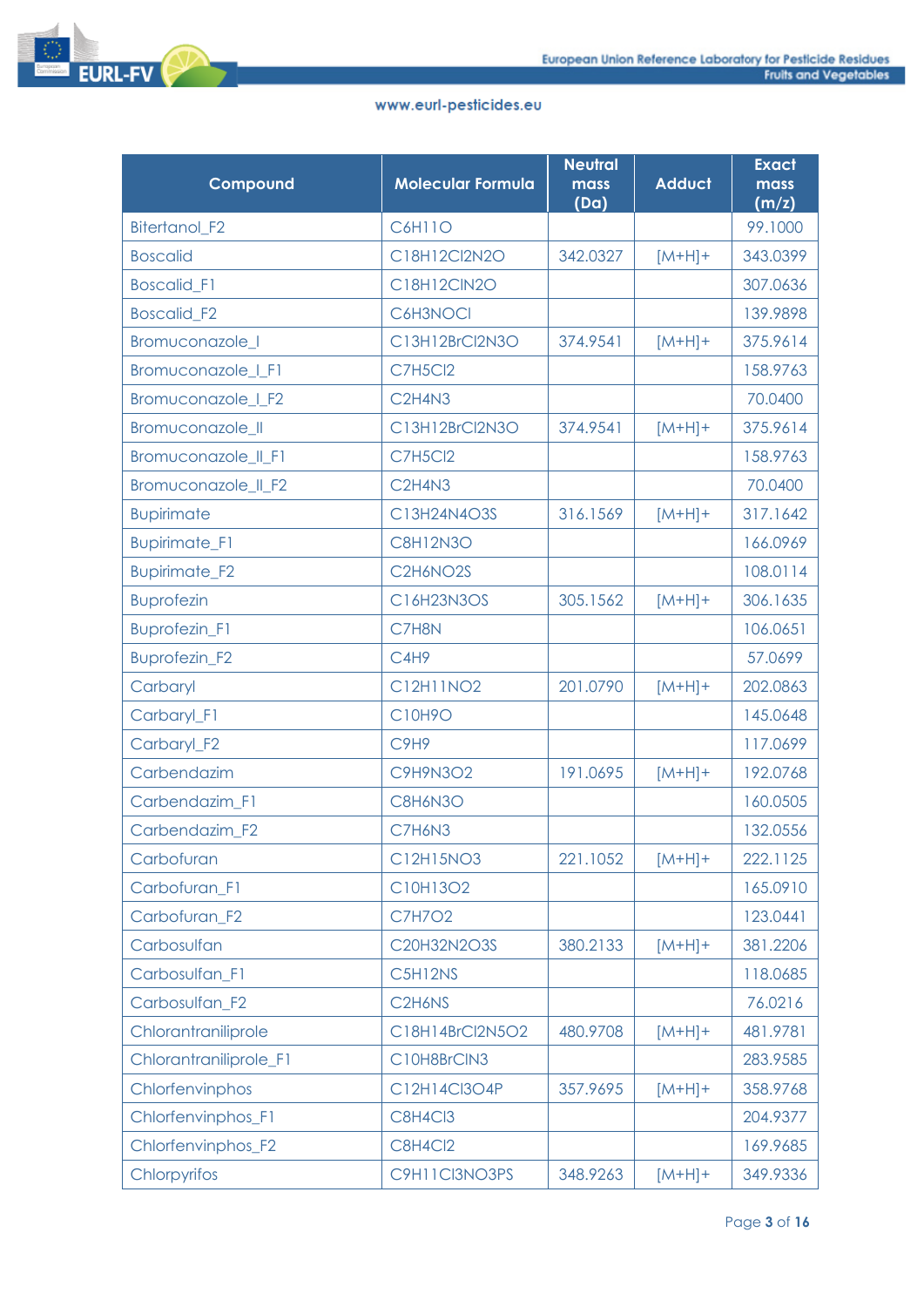



| Compound                     | <b>Molecular Formula</b> | <b>Neutral</b><br>mass<br>(Da) | <b>Adduct</b> | <b>Exact</b><br>mass<br>(m/z) |
|------------------------------|--------------------------|--------------------------------|---------------|-------------------------------|
| Chlorpyrifos_F1              | C5H3Cl3NO                |                                |               | 197.9275                      |
| Chlorpyrifos-methyl          | C7H7Cl3NO3PS             | 320.8950                       | $[M+H]+$      | 321.9023                      |
| Chlorpyrifos-methyl_F1       | C6H4Cl3NO2PS             |                                |               | 289.8758                      |
| Clofentezine                 | C14H8Cl2N4               | 302.0126                       | $[M+H]+$      | 303.0199                      |
| Clofentezine_F1              | C7H5NCI                  |                                |               | 138.0103                      |
| Clomazone                    | C12H14CINO2              | 239.0713                       | $[M+H]+$      | 240.0786                      |
| Clomazone_F1                 | C7H6Cl                   |                                |               | 125.0140                      |
| Clothianidin                 | C6H8CIN5O2S              | 249.0087                       | $[M+H]+$      | 250.0160                      |
| Clothianidin_F1              | C4H3NSCI                 |                                |               | 131.9669                      |
| Clothianidin_F2              | C4H5N2S                  |                                |               | 113.0168                      |
| Coumaphos                    | C14H16CIO5PS             | 362.0145                       | $[M+H]+$      | 363.0217                      |
| Coumaphos_F1                 | C9H8O3PS                 |                                |               | 226.9934                      |
| Cyazofamid                   | C13H13CIN4O2S            | 324.0448                       | $[M+H]+$      | 325.0521                      |
| Cyazofamid_F1                | C2H6NO2S                 |                                |               | 108.0114                      |
| Cymoxanil                    | <b>C7H10N4O3</b>         | 198.0753                       | $[M+H]+$      | 199.0826                      |
| Cymoxanil_F1                 | C4H6N3O2                 |                                |               | 128.0455                      |
| Cymoxanil_F2                 | C3H3N2O                  |                                |               | 83.0239                       |
| Cyproconazole                | <b>C15H18CIN3O</b>       | 291.1138                       | $[M+H]+$      | 292.1211                      |
| Cyproconazole_F1             | C7H6Cl                   |                                |               | 125.0153                      |
| Cyproconazole_F2             | C2H4N3                   |                                |               | 70.0400                       |
| Cyprodinil                   | C14H15N3                 | 225.1266                       | $[M+H]+$      | 226.1339                      |
| Cyprodinil_F1                | C7H10N                   |                                |               | 108.0808                      |
| Cyromazine                   | C6H10N6                  | 166.0967                       | $[M+H]+$      | 167.1040                      |
| Cyromazine F1                | <b>C2H5N4</b>            |                                |               | 85.0508                       |
| <b>Dazomet</b>               | <b>C5H10N2S2</b>         | 162.0285                       | $[M+H]+$      | 163.0358                      |
| Dazomet_F1                   | C3H6NS2                  |                                |               | 119.9936                      |
| Dazomet F <sub>2</sub>       | C3H8NS                   |                                |               | 90.0372                       |
| <b>DEET</b>                  | <b>C12H17NO</b>          | 191.1310                       | $[M+H]+$      | 192.1383                      |
| <b>DEET F1</b>               | C8H7O                    |                                |               | 119.0491                      |
| DEET_F2                      | C7H7                     |                                |               | 91.0542                       |
| Demeton-S-Methyl-Sulfone     | C6H15O5PS2               | 262.0099                       | $[M+H]+$      | 263.0171                      |
| Demeton-S-Methyl-Sulfone_F1  | C4H10O3PS                |                                |               | 169.0084                      |
| Demeton-S-methylsulfoxide    | C6H15O4PS2               | 246.0149                       | $[M+H]+$      | 247.0222                      |
| Demeton-S-methylsulfoxide_F1 | C2H8O4P                  |                                |               | 127.0155                      |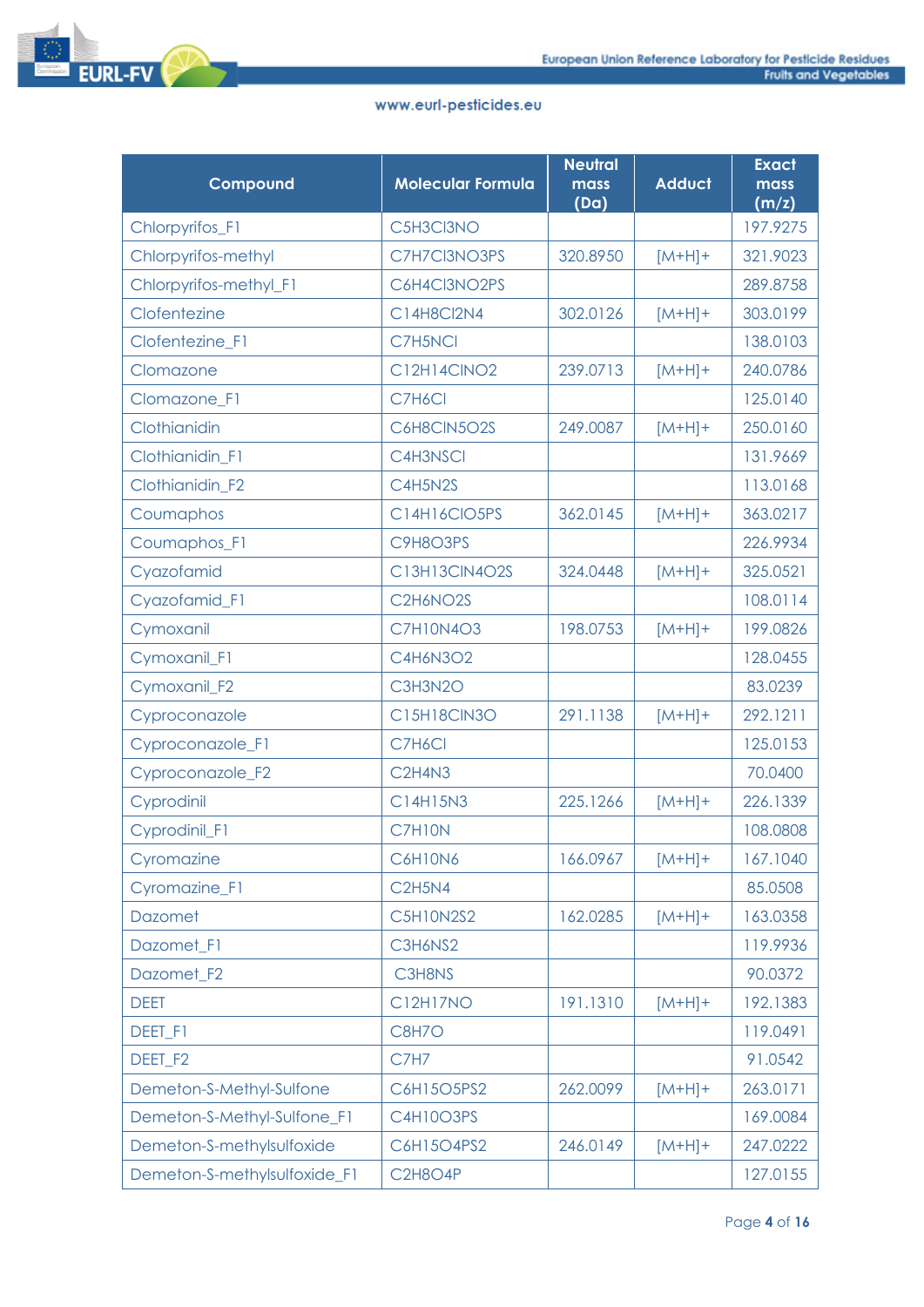

| Compound                | <b>Molecular Formula</b>        | <b>Neutral</b><br>mass<br>(Da) | <b>Adduct</b> | <b>Exact</b><br>mass<br>(m/z) |
|-------------------------|---------------------------------|--------------------------------|---------------|-------------------------------|
| Diazinon                | C12H21N2O3PS                    | 304.1010                       | $[M+H]+$      | 305.1083                      |
| Diazinon_F1             | C4H10O3PS                       |                                |               | 169.0790                      |
| <b>Dichlorvos</b>       | C4H7Cl2O4P                      | 219.9459                       | $[M+H]+$      | 220.9532                      |
| Dichlorvos_F1           | C2H8O4P                         |                                |               | 127.0155                      |
| Dicrotophos             | C8H16NO5P                       | 237.0766                       | $[M+H]+$      | 238.0839                      |
| Dicrotophos_F1          | C6H10NO                         |                                |               | 112.0756                      |
| Diethofencarb           | C14H21NO4                       | 267.1471                       | $[M+H]+$      | 268.1543                      |
| Diethofencarb_F1        | C6H6NO2                         |                                |               | 124.0392                      |
| Difenoconazole          | C19H17Cl2N3O3                   | 405.0647                       | $[M+H]+$      | 406.0720                      |
| Difenoconazole_F1       | C13H9OCl2                       |                                |               | 251.0028                      |
| Diflubenzuron           | C14H9CIF2N2O2                   | 310.0321                       | $[M+H]+$      | 311.0393                      |
| Diflubenzuron_F1        | C7H3OF2                         |                                |               | 141.0147                      |
| Dimethoate              | C5H12NO3PS2                     | 228.9996                       | $[M+H]+$      | 230.0069                      |
| Dimethoate_F1           | C2H6O2PS                        |                                |               | 124.9813                      |
| Dimethomorph            | <b>C21H22CINO4</b>              | 387.1237                       | $[M+H]+$      | 388.1310                      |
| Dimethomorph_F1         | C17H14O3Cl                      |                                |               | 301.0626                      |
| Diniconazole            | C15H17Cl2N3O                    | 325.0749                       | $[M+H]+$      | 326.0821                      |
| Diniconazole_F1         | C <sub>2</sub> H <sub>4N3</sub> |                                |               | 70.0400                       |
| Diniconazole_F2         | <b>C7H5Cl2</b>                  |                                |               | 158.9763                      |
| <b>Diuron</b>           | C9H10Cl2N2O                     | 232.0170                       | $[M+H]+$      | 233.0243                      |
| Diuron_F1               | C3H6NO                          |                                |               | 72.0442                       |
| <b>Dodine</b>           | C13H29N3                        | 227.2361                       | $[M+H]+$      | 228.2434                      |
| Dodine_F1               | CH6N3                           |                                |               | 60.0556                       |
| Dodine_F2               | C <sub>4</sub> H <sub>9</sub>   |                                |               | 57.0699                       |
| <b>Emamectin B1a</b>    | C49H75NO13                      | 885.5239                       | $[M+H]+$      | 886.5311                      |
| <b>Emamectin B1a F1</b> | <b>C8H16NO2</b>                 |                                |               | 158.1178                      |
| Epoxiconazole           | C17H13ClFN3O                    | 329.0731                       | $[M+H]+$      | 330.0804                      |
| Epoxiconazole_F1        | C8H6F                           |                                |               | 121.0444                      |
| Ethion                  | C9H22O4P2S4                     | 383.9876                       | $[M+H]+$      | 384.9949                      |
| Ethion_F1               | CH4O2PS2                        |                                |               | 142.9381                      |
| Ethirimol               | C11H19N3O                       | 209.1528                       | $[M+H]+$      | 210.1601                      |
| Ethirimol_F1            | C8H14NO                         |                                |               | 140.1070                      |
| Ethoprophos             | C8H19O2PS2                      | 242.0564                       | $[M+H]+$      | 243.0637                      |
| Ethoprophos_F1          | <b>H4O2PS2</b>                  |                                |               | 130.9377                      |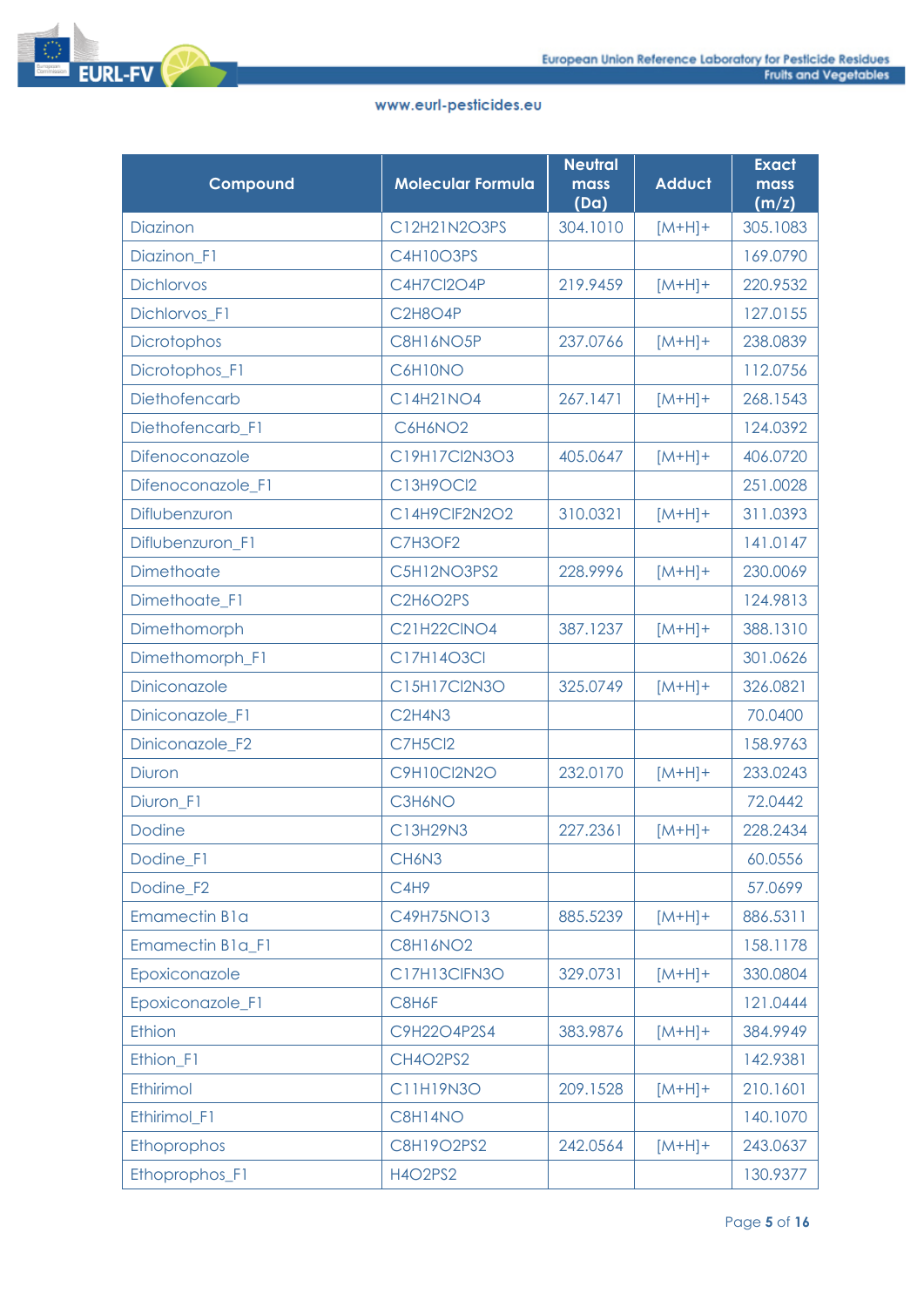

| Compound                | <b>Molecular Formula</b> | <b>Neutral</b><br>mass<br>(Da) | <b>Adduct</b> | <b>Exact</b><br>mass<br>(m/z) |
|-------------------------|--------------------------|--------------------------------|---------------|-------------------------------|
| Etofenprox              | C25H28O3                 | 376.2039                       | $[M+NH4]+$    | 394.2377                      |
| Etofenprox_F1           | C12H17O                  |                                |               | 177.1274                      |
| Etoxazole               | C21H23F2NO2              | 359.1697                       | $[M+H]+$      | 360.1770                      |
| Etoxazole_F1            | C7H3OF2                  |                                |               | 141.0146                      |
| Etoxazole_F2            | C17H16NO2F2              |                                |               | 304.1144                      |
| Famoxadone              | C22H18N2O4               | 374.1266                       | $[M+NH4]+$    | 392.1605                      |
| Famoxadone_F1           | C14H11O                  |                                |               | 195.0804                      |
| Famoxadone_F2           | C6H7N2                   |                                |               | 107.0604                      |
| Fenamidone              | <b>C17H17N3OS</b>        | 311.1092                       | $[M+H]+$      | 312.1165                      |
| Fenamidone F1           | C6H6N                    |                                |               | 92.0490                       |
| Fenamiphos              | C13H22NO3PS              | 303.1058                       | $[M+H]+$      | 304.1131                      |
| Fenamiphos_F1           | C8H10O3PS                |                                |               | 217.0083                      |
| Fenamiphos_F2           | C7H7O3PS                 |                                |               | 201.9848                      |
| Fenamiphos-sulfone      | C13H22NO5PS              | 335.0956                       | $[M+H]+$      | 336.1029                      |
| Fenamiphos-sulfone_F1   | C8H13NO5PS               |                                |               | 266.0242                      |
| Fenamiphos-sulfoxide    | C13H22NO4PS              | 319.1007                       | $[M+H]+$      | 320.1080                      |
| Fenamiphos-sulfoxide_F1 | <b>C8H10O4PS</b>         |                                |               | 233.0034                      |
| Fenarimol               | C17H12Cl2N2O             | 330.0327                       | $[M+H]+$      | 331.0399                      |
| Fenarimol_F1            | C16H11NOCI               |                                |               | 268.0523                      |
| Fenazaquin              | C20H22N2O                | 306.1732                       | $[M+H]+$      | 307.1805                      |
| Fenazaquin_F1           | C12H17                   |                                |               | 161.1323                      |
| Fenbuconazole           | <b>C19H17CIN4</b>        | 336.1142                       | $[M+H]+$      | 337.1215                      |
| Fenbuconazole_F1        | C7H6Cl                   |                                |               | 125.0151                      |
| Fenhexamid              | C14H17Cl2NO2             | 301.0636                       | $[M+H]+$      | 302.0709                      |
| Fenhexamid_F1           | <b>C7H13</b>             |                                |               | 97.1005                       |
| Fenitrothion            | C9H12NO5PS               | 277.0174                       | $[M+H]+$      | 278.0247                      |
| Fenitrothion_F1         | C2H8O3PS                 |                                |               | 142.9926                      |
| Fenitrothion_F2         | <b>C7H5</b>              |                                |               | 89.0386                       |
| Fenoxycarb              | C17H19NO4                | 301.1314                       | $[M+H]+$      | 302.1387                      |
| Fenoxycarb_F1           | C3H6NO2                  |                                |               | 88.0385                       |
| Fenpropathrin           | C22H23NO3                | 349.1678                       | $[M+H]+$      | 350.1751                      |
| Fenpropathrin_F1        | <b>C8H13O</b>            |                                |               | 125.0950                      |
| Fenpropimorph           | <b>C20H33NO</b>          | 303.2562                       | $[M+H]+$      | 304.2635                      |
| Fenpropimorph_F1        | C11H15                   |                                |               | 147.1161                      |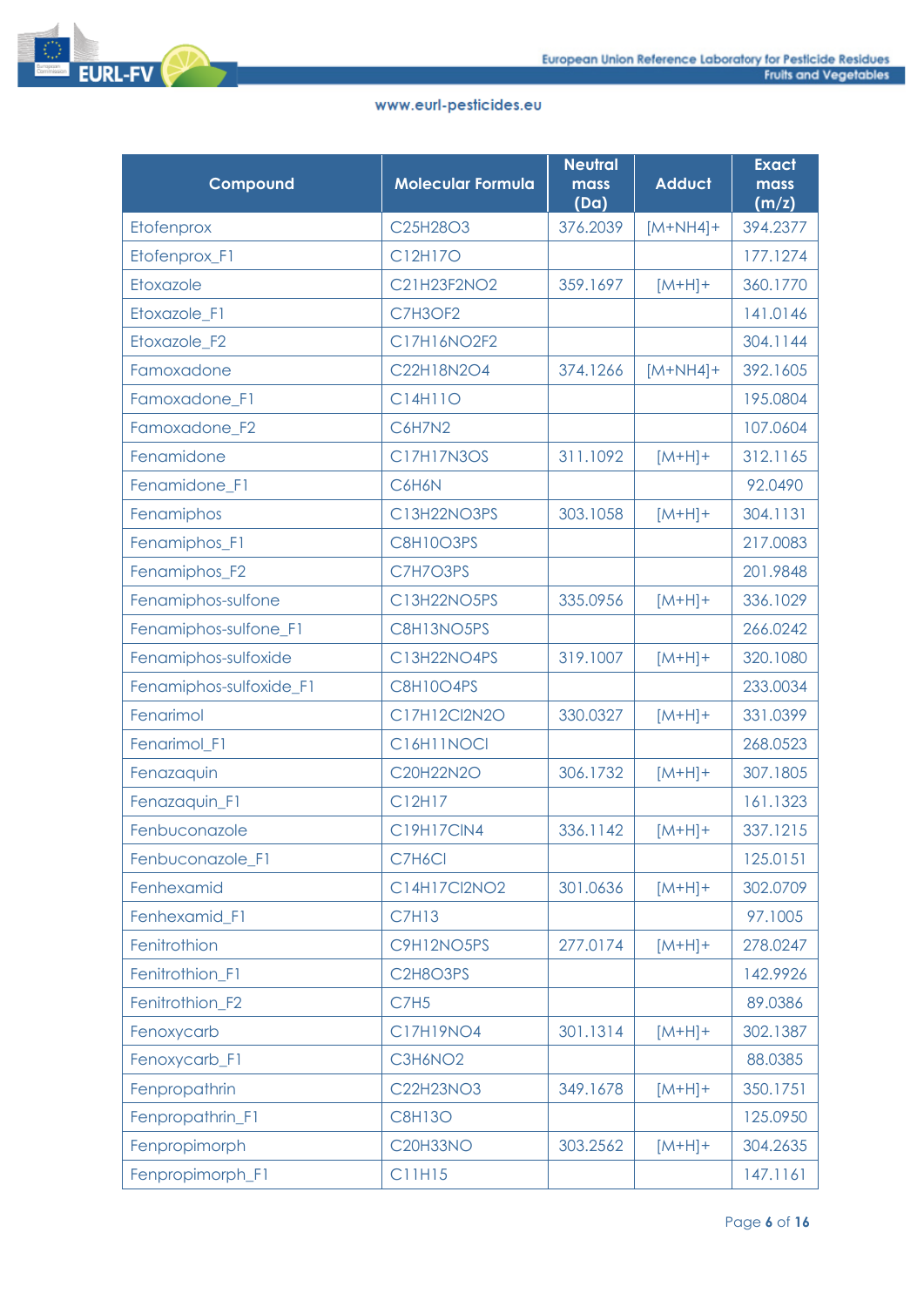| Compound                 | <b>Molecular Formula</b> | <b>Neutral</b><br>mass<br>(Da) | <b>Adduct</b> | <b>Exact</b><br>mass<br>(m/z) |
|--------------------------|--------------------------|--------------------------------|---------------|-------------------------------|
| Fenpyrazamine            | C17H21N3O2S              | 331.1354                       | $[M+H]+$      | 332.1427                      |
| Fenpyrazamine_F1         | C13H16N3O                |                                |               | 230.1279                      |
| Fenpyroximate            | C24H27N3O4               | 421.2002                       | $[M+H]+$      | 422.2074                      |
| Fenpyroximate_F1         | C20H20N3O4               |                                |               | 366.1427                      |
| Fenthion                 | C10H15O3PS2              | 278,0200                       | $[M+H]+$      | 279.0273                      |
| Fenthion_F1              | C8H9O3PS                 |                                |               | 216.0005                      |
| Fenthion-oxon-sulfone    | C10H15O6PS               | 294.0327                       | $[M+H]+$      | 311.0171                      |
| Fenthion-oxon-sulfone_F1 | <b>C9H14O4P</b>          |                                |               | 217.0624                      |
| Fenthion-oxon-sulfone_F2 | <b>C7H4O</b>             |                                |               | 104.0296                      |
| Fipronil                 | C12H4Cl2F6N4OS           | 435.9387                       | $[M-H]$ -     | 434.9308                      |
| Fipronil_F1              | C11H2N4OSCIF             |                                |               | 329.9593                      |
| Fipronil_F2              | C8H2N2SCIF               |                                |               | 249.9582                      |
| Flonicamid               | C9H6F3N3O                | 229.0463                       | $[M+H]+$      | 230.0536                      |
| Flonicamid_F1            | <b>C8H6N2OF3</b>         |                                |               | 203.0426                      |
| Fluazifop                | C15H12F3NO4              | 327.0718                       | $[M+H]+$      | 328.0791                      |
| Fluazifop_F1             | C14H11NO2F3              |                                |               | 282.0736                      |
| Fluazifop_F2             | C12H7NOF3                |                                |               | 238.0499                      |
| Flubendiamide            | C23H22F7IN2O4S           | 682.0233                       | $[M-H]$ -     | 681.0154                      |
| Flubendiamide_F1         | C10H10OSF4               |                                |               | 254.0407                      |
| Flubendiamide_F2         | C3H3NOF4I                |                                |               | 271.9213                      |
| Fludioxynil              | C12H6F2N2O2              | 248.0397                       | $[M+NH4]+$    | 266.0736                      |
| Fludioxynil_F1           | C12H6FN2O2               |                                |               | 229.0408                      |
| Fludioxynil_F2           | C10H8NO                  |                                |               | 158.0600                      |
| Flufenacet               | C14H13F4N3O2S            | 363.0665                       | $[M+H]+$      | 364.0737                      |
| Flufenacet_F1            | C8H7NOF                  |                                |               | 152.0492                      |
| Flufenoxuron             | C21H11CIF6N2O3           | 488.0362                       | $[M+H]+$      | 489.0435                      |
| Flufenoxuron_F1          | C7H6F2NO                 |                                |               | 158.0409                      |
| Fluopyram                | C16H11CIF6N2O            | 396.0464                       | $[M+H]+$      | 397.0537                      |
| Fluopyram_F1             | <b>C8H4F3O</b>           |                                |               | 173.0204                      |
| Fluquinconazole          | C16H8Cl2FN5O             | 375.0090                       | $[M+H]+$      | 376.0163                      |
| Fluquinconazole_F1       | C14H6Cl2FN2O             |                                |               | 306.9847                      |
| Flusilazole              | C16H15F2N3Si             | 315.1003                       | $[M+H]+$      | 316.1076                      |
| Flusilazole_F1           | C8H8N3F                  |                                |               | 165.0699                      |
| Flutriafol               | C16H13F2N3O              | 301.1027                       | $[M+H]+$      | 302.1099                      |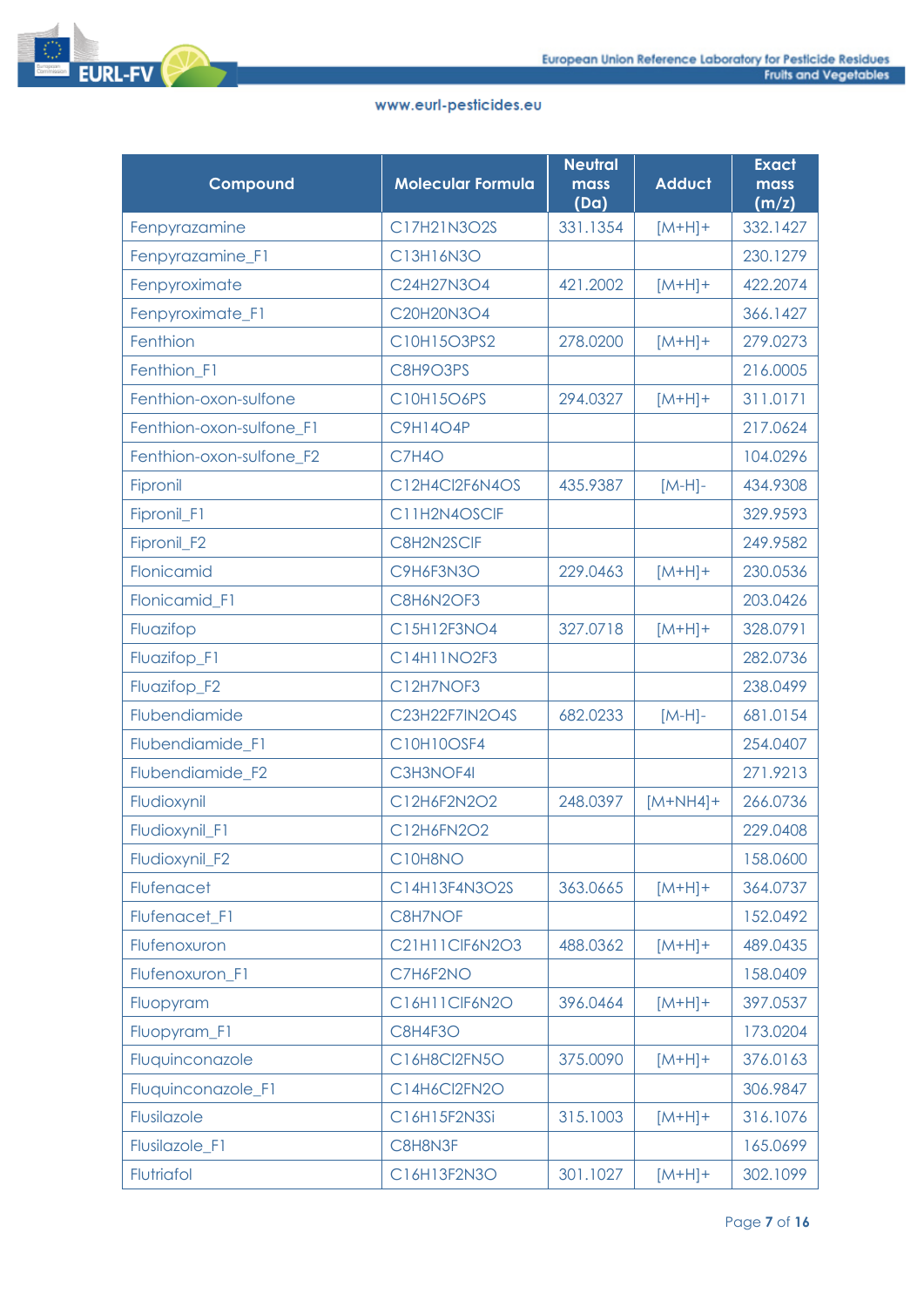

| Compound                | <b>Molecular Formula</b>        | <b>Neutral</b><br>mass<br>(Da) | <b>Adduct</b> | <b>Exact</b><br>mass<br>(m/z) |
|-------------------------|---------------------------------|--------------------------------|---------------|-------------------------------|
| Flutriafol_F1           | C <sub>2</sub> H <sub>4N3</sub> |                                |               | 70.0396                       |
| Formetanate             | C11H15N3O2                      | 221.1164                       | $[M+H]+$      | 222.1237                      |
| Formetanate_F1          | <b>C9H13N2O</b>                 |                                |               | 165.1021                      |
| Fosthiazate             | C9H18NO3PS2                     | 283.0466                       | $[M+H]+$      | 284.0539                      |
| Fosthiazate_F1          | <b>C3H6NOS</b>                  |                                |               | 104.0155                      |
| Haloxyfop               | C15H11CIF3NO4                   | 361.0329                       | $[M+H]+$      | 362.0402                      |
| Haloxyfop_F1            | C14H10NO2CIF                    |                                |               | 316.0347                      |
| Hexaconazole            | C14H17Cl2N3O                    | 313.0749                       | $[M+H]+$      | 314.0821                      |
| Hexaconazole F1         | <b>C7H5Cl2</b>                  |                                |               | 158.9763                      |
| Hexythiazox             | C17H21ClN2O2S                   | 352.1012                       | $[M+H]+$      | 353.1085                      |
| Hexythiazox_F1          | C9H11NCI                        |                                |               | 168.0574                      |
| Imazalil                | C14H14Cl2N2O                    | 296.0483                       | $[M+H]+$      | 297.0556                      |
| Imazalil_F1             | <b>C7H5Cl2</b>                  |                                |               | 158.9763                      |
| Imazalil_F2             | C3H5N2                          |                                |               | 69.0447                       |
| Imidacloprid            | <b>C9H10CIN5O2</b>              | 255.0523                       | $[M+H]+$      | 256.0596                      |
| Imidacloprid_F1         | C9H10N4Cl                       |                                |               | 209.0589                      |
| Indoxacarb              | C22H17CIF3N3O7                  | 527.0707                       | $[M+H]+$      | 528.0780                      |
| Indoxacarb_F1           | C9H7F3NO2                       |                                |               | 218.0426                      |
| loxynil                 | C7H3I2NO                        | 370.8304                       | $[M-H]$ -     | 369.8224                      |
| loxynil_F1              |                                 |                                |               | 126.9050                      |
| Iprovalicarb            | C18H28N2O3                      | 320.2100                       | $[M+H]+$      | 321.2173                      |
| Iprovalicarb_F1         | <b>C9H11</b>                    |                                |               | 119.0850                      |
| Isocarbophos            | C11H16NO4PS                     | 289.0538                       | $[M+H]+$      | 290.0610                      |
| Isocarbophos_F1         | C8H9NO3PS                       |                                |               | 230.0035                      |
| <b>Isofenfos methyl</b> | C14H22NO4PS                     | 331.1007                       | $[M+H]+$      | 332.1080                      |
| Isofenfos methyl_F1     | C9H13NO2PS                      |                                |               | 230.0399                      |
| Isofenfos methyl_F2     | <b>C7H5O2</b>                   |                                |               | 121.0285                      |
| Isoprocarb              | C11H15NO2                       | 193.1103                       | $[M+H]+$      | 194.1176                      |
| Isoprocarb_F1           | <b>C6H7O</b>                    |                                |               | 95.0491                       |
| Isoxaflutole            | C15H12F3NO4S                    | 359.0439                       | $[M+H]+$      | 360.0512                      |
| Isoxaflutole_F1         | C9H6O3SF3                       |                                |               | 250.9987                      |
| Kresoxim-methyl         | C18H19NO4                       | 313.1314                       | $[M+H]+$      | 314.1387                      |
| Kresoxim-methyl_F1      | C9H9N                           |                                |               | 131.0729                      |
| Kresoxim-methyl_F2      | C8H6N                           |                                |               | 116.0495                      |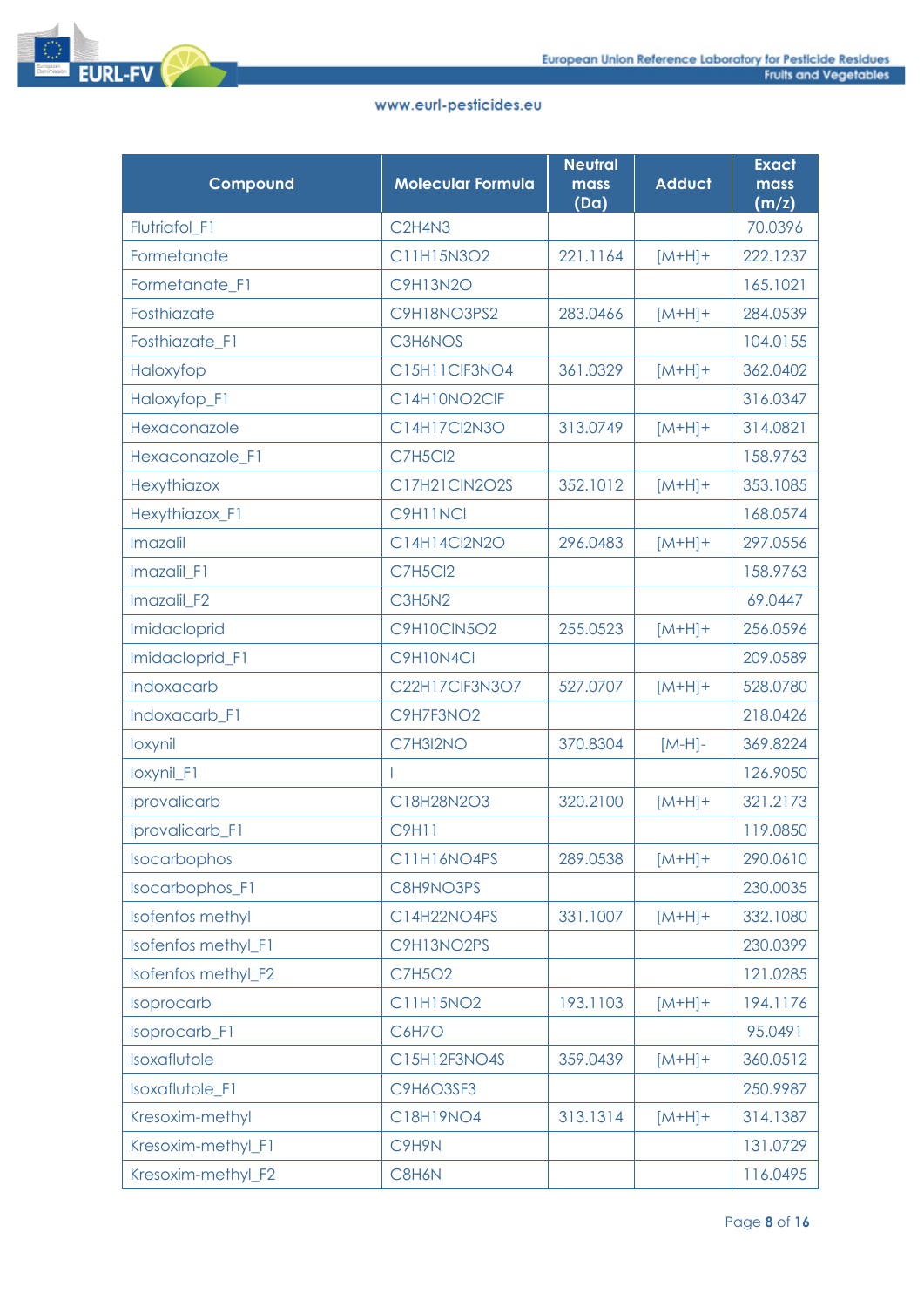

| Compound                | <b>Molecular Formula</b> | <b>Neutral</b><br>mass<br>(Da) | <b>Adduct</b> | <b>Exact</b><br>mass<br>(m/z) |
|-------------------------|--------------------------|--------------------------------|---------------|-------------------------------|
| Linuron                 | C9H10Cl2N2O2             | 248.0119                       | $[M+H]+$      | 249.0192                      |
| Linuron_F1              | C5H3Cl2                  |                                |               | 132.9606                      |
| Linuron_F2              | C6H4NCl2                 |                                |               | 159.9715                      |
| Malaoxon                | C10H19O7PS               | 314.0589                       | $[M+H]+$      | 315.0662                      |
| Malaoxon_F1             | C4H3O3                   |                                |               | 99.0077                       |
| Malaoxon F2             | <b>C3H3O2</b>            |                                |               | 71.0128                       |
| Malathion               | C10H19O6PS2              | 330.0361                       | $[M+H]+$      | 331.0433                      |
| Malathion_F1            | C2H8O3PS                 |                                |               | 124.9821                      |
| Mandipropamid           | C23H22CINO4              | 411.1237                       | $[M+H]+$      | 412.1310                      |
| Mandipropamid_F1        | C19H19NO2Cl              |                                |               | 328.1094                      |
| Mandipropamid_F2        | C7H6Cl                   |                                |               | 125.0153                      |
| Mepanipyrim             | C14H13N3                 | 223.1109                       | $[M+H]+$      | 224.1182                      |
| Mepanipyrim_F1          | C7H8N                    |                                |               | 106.0652                      |
| Mepanipyrim_F2          | <b>C6H7O</b>             |                                |               | 95.0491                       |
| Metaflumizone           | C24H16F6N4O2             | 506.1177                       | $[M+H]+$      | 507.1250                      |
| Metaflumizone_F1        | C16H11N3F3               |                                |               | 302.0909                      |
| Metaflumizone_F2        | <b>C7H5N2</b>            |                                |               | 117.0459                      |
| Metalaxyl               | C15H21NO4                | 279.1471                       | $[M+H]+$      | 280.1543                      |
| Metalaxyl_F1            | <b>C11H14N</b>           |                                |               | 160.1121                      |
| Metalaxyl_F2            | C12H16NO                 |                                |               | 192.1383                      |
| Metconazole             | <b>C17H22CIN3O</b>       | 319.1451                       | $[M+H]+$      | 320.1524                      |
| Metconazole_F1          | C7H6Cl                   |                                |               | 125.0148                      |
| Metconazole F2          | <b>C4H6O</b>             |                                |               | 70.0413                       |
| Methamidophos           | C2H8NO2PS                | 141.0013                       | $[M+H]+$      | 142.0086                      |
| Methamidophos_F1        | CH7BO3P                  |                                |               | 112.0158                      |
| Methamidophos_F2        | H3NOP                    |                                |               | 63.9947                       |
| Methidathion            | C6H11N2O4PS3             | 301.9619                       | $[M+H]+$      | 302.9691                      |
| Methidathion_F1         | C3H5N2O                  |                                |               | 85.0394                       |
| Methidathion F2         | <b>C3H7N2O2</b>          |                                |               | 103.0502                      |
| Methiocarb              | <b>C11H15NO2S</b>        | 225.0824                       | $[M+H]+$      | 226.0896                      |
| Methiocarb_F1           | C8H9O                    |                                |               | 121.0648                      |
| Methiocarb_F2           | C7H7                     |                                |               | 91.0542                       |
| Methiocarb-sulfoxide    | <b>C11H15NO3S</b>        | 241.0773                       | $[M+H]+$      | 242.0845                      |
| Methiocarb-sulfoxide_F1 | <b>C8H10O2S</b>          |                                |               | 170.0396                      |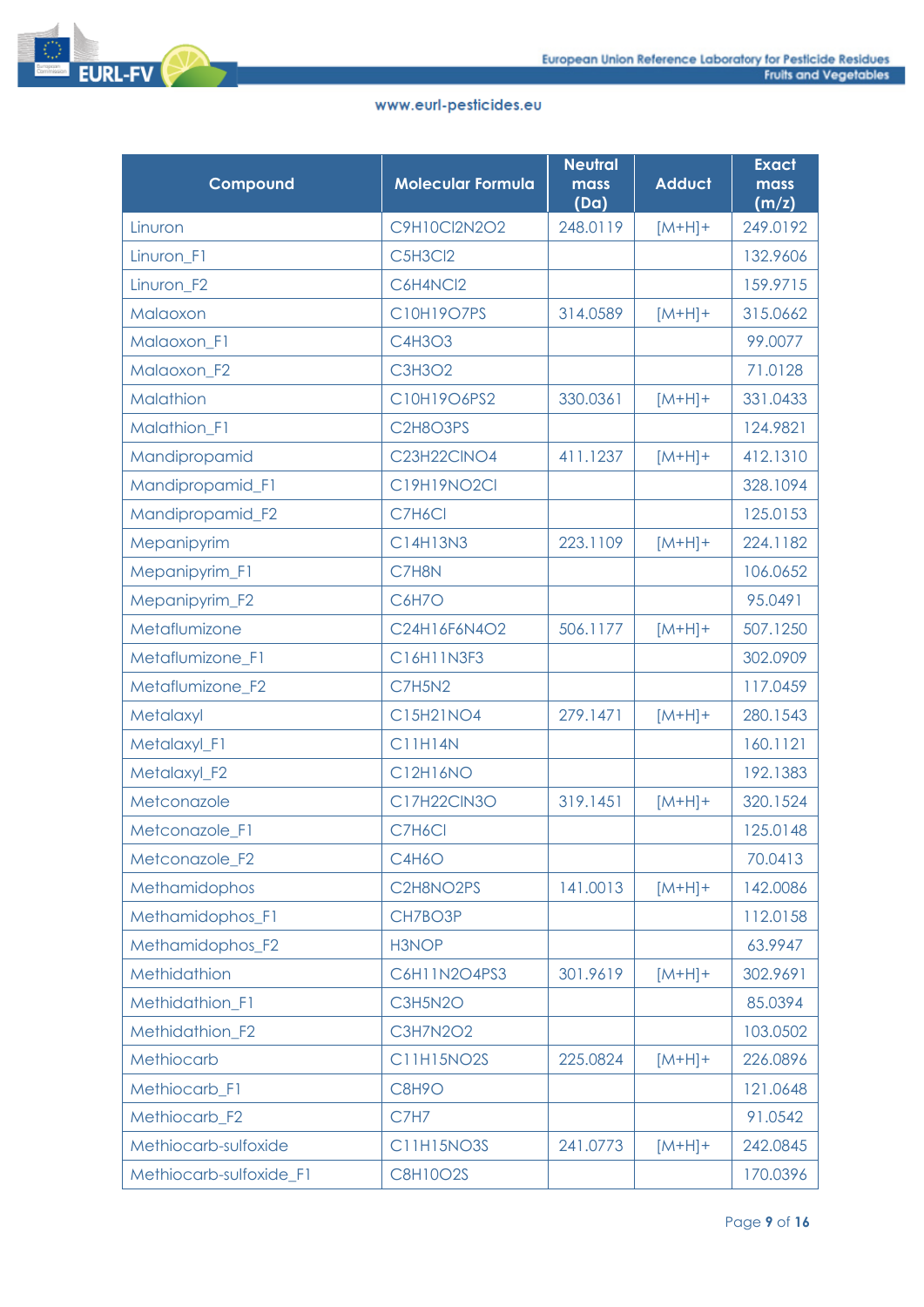



| Compound                | <b>Molecular Formula</b>         | <b>Neutral</b><br>mass<br>(Da) | <b>Adduct</b> | <b>Exact</b><br>mass<br>(m/z) |
|-------------------------|----------------------------------|--------------------------------|---------------|-------------------------------|
| Methiocarb-sulfoxide_F2 | <b>C8H10O</b>                    |                                |               | 122.0726                      |
| Methomyl                | <b>C5H10N2O2S</b>                | 162.0463                       | $[M+H]+$      | 163.0536                      |
| Methomyl_F1             | C3H8NOS                          |                                |               | 106.0321                      |
| Methomyl_F2             | C3H6NS                           |                                |               | 88.0216                       |
| Methoxyfenozide         | C22H28N2O3                       | 368.2100                       | $[M+H]+$      | 369.2173                      |
| Methoxyfenozide F1      | C9H9O2                           |                                |               | 149.0597                      |
| Methoxyfenozide_F2      | C9H9O                            |                                |               | 133.0648                      |
| Metobromuron            | C9H11BrN2O2                      | 258.0004                       | $[M+H]+$      | 259.0077                      |
| Metobromuron_F1         | C6H5NBr                          |                                |               | 169.9600                      |
| Metobromuron_F2         | C6H5N                            |                                |               | 91.0417                       |
| Monocrotophos           | C7H14NO5P                        | 223.0610                       | $[M+H]+$      | 224.0682                      |
| Monocrotophos_F1        | <b>C2H8O4P</b>                   |                                |               | 127.0155                      |
| Monocrotophos_F2        | C <sub>2</sub> H <sub>4</sub> NO |                                |               | 58.0287                       |
| Myclobutanil            | <b>C15H17CIN4</b>                | 288.1142                       | $[M+H]+$      | 289.1215                      |
| Myclobutanil_F1         | C7H6Cl                           |                                |               | 125.0155                      |
| Myclobutanil_F2         | C <sub>2</sub> H <sub>4N3</sub>  |                                |               | 70.0400                       |
| Nitenpyram              | C11H15ClN4O2                     | 270.0883                       | $[M+H]+$      | 271.0956                      |
| Nitenpyram_F1           | C6H5CIN                          |                                |               | 126.0106                      |
| Omethoate               | C5H12NO4PS                       | 213.0225                       | $[M+H]+$      | 214.0297                      |
| Omethoate_F1            | C2H8O4P                          |                                |               | 127.0155                      |
| Omethoate_F2            | C2H8O3PS                         |                                |               | 142.9926                      |
| Oxadixyl                | C14H18N2O4                       | 278.1266                       | $[M+H]+$      | 279.1339                      |
| Oxadixyl_F1             | C9H10N                           |                                |               | 132.0808                      |
| Oxadixyl_F2             | C8H7N                            |                                |               | 117.0573                      |
| Oxamyl                  | <b>C7H13N3O3S</b>                | 219.0678                       | $[M+NH4]+$    | 237.1016                      |
| Oxamyl_F1               | C3H6NO                           |                                |               | 72.0444                       |
| Oxamyl_F2               | C6H9N2O3S                        |                                |               | 189.0328                      |
| Oxyfluorfen             | C15H11CIF3NO4                    | 361.0329                       | $[M+H]+$      | 362.0402                      |
| Oxyfluorfen_F1          | C12H6NOF3                        |                                |               | 237.0397                      |
| Oxyfluorfen_F2          | C10H6N                           |                                |               | 140.0493                      |
| Paclobutrazol           | C15H20CIN3O                      | 293.1295                       | $[M+H]+$      | 294.1368                      |
| Paclobutrazol_F1        | C <sub>2</sub> H <sub>4N3</sub>  |                                |               | 70.0400                       |
| Paclobutrazol_F2        | C7H6Cl                           |                                |               | 125.0153                      |
| Paraoxon methyl         | C8H10NO6P                        | 247.0246                       | $[M+H]+$      | 248.0319                      |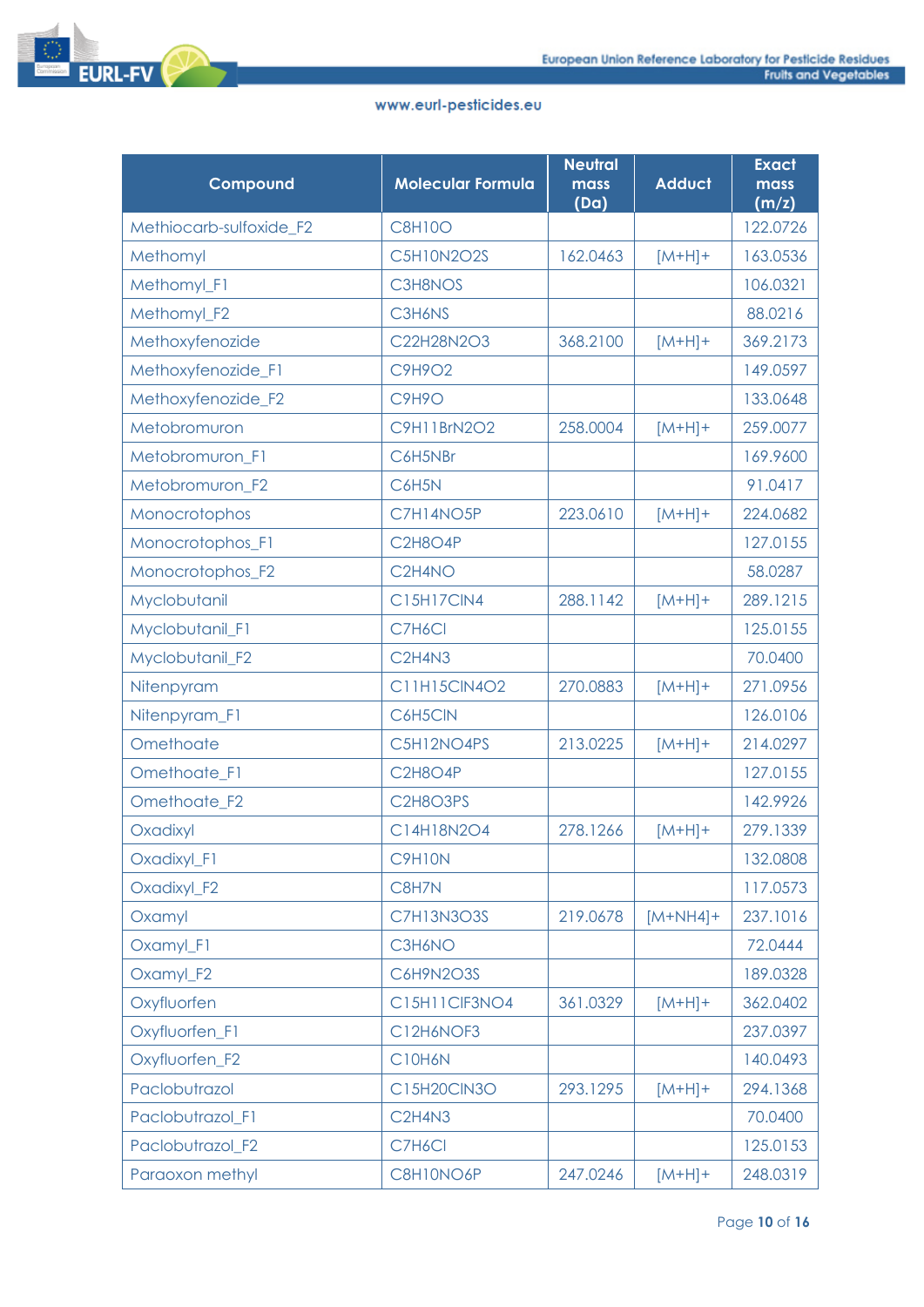| Compound                  | <b>Molecular Formula</b>        | <b>Neutral</b><br>mass<br>(Da) | <b>Adduct</b> | <b>Exact</b><br>mass<br>(m/z) |
|---------------------------|---------------------------------|--------------------------------|---------------|-------------------------------|
| Paraoxon methyl_F1        | C6H5NO5P                        |                                |               | 201.9900                      |
| Penconazole               | C13H15Cl2N3                     | 283.0643                       | $[M+H]+$      | 284.0716                      |
| Penconazole_F1            | <b>C7H5Cl2</b>                  |                                |               | 158.9761                      |
| Penconazole_F2            | C <sub>2</sub> H <sub>4N3</sub> |                                |               | 70.0400                       |
| Pencycuron                | C19H21ClN2O                     | 328.1342                       | $[M+H]+$      | 329.1415                      |
| Pencycuron_F1             | C7H6Cl                          |                                |               | 125.0153                      |
| Pencycuron_F2             | C6H8N                           |                                |               | 94.0651                       |
| Pendimethalin             | C13H19N3O4                      | 281.1375                       | $[M+H]+$      | 282.1448                      |
| Pendimethalin_F1          | <b>C8H10N3O4</b>                |                                |               | 212.0663                      |
| Pendimethalin_F2          | C6H5N                           |                                |               | 91.0417                       |
| Phenthoate                | C12H17O4PS2                     | 320.0306                       | $[M+H]+$      | 321.0379                      |
| Phenthoate F1             | <b>C8H7O2</b>                   |                                |               | 135.0441                      |
| Phenthoate_F2             | C6H7                            |                                |               | 79.0542                       |
| Phosalone                 | C12H15CINO4PS2                  | 366.9868                       | $[M+H]+$      | 367.9941                      |
| Phosalone_F1              | C8H5NO2Cl                       |                                |               | 182.0003                      |
| Phosalone_F2              | <b>C3H7O4S</b>                  |                                |               | 139.0057                      |
| Phosmet                   | C11H12NO4PS2                    | 316.9945                       | $[M+H]+$      | 318.0018                      |
| Phosmet_F1                | C9H6NO <sub>2</sub>             |                                |               | 160.0393                      |
| Phosmet_F2                | <b>C8H5O2</b>                   |                                |               | 133.0284                      |
| Phoxim                    | C12H15N2O3PS                    | 298.0541                       | $[M+H]+$      | 299.0614                      |
| Phoxim_F1                 | <b>C6H7O</b>                    |                                |               | 95.0492                       |
| Phoxim_F2                 | <b>C6H5</b>                     |                                |               | 77.0378                       |
| Pirimicarb                | C11H18N4O2                      | 238.1430                       | $[M+H]+$      | 239.1503                      |
| Pirimicarb F1             | C3H6NO                          |                                |               | 72.0444                       |
| Pirimicarb_F2             | C6H9N2                          |                                |               | 109.0760                      |
| Pirimicarb, desmethyl-    | C10H16N4O2                      | 224.1273                       | $[M+H]+$      | 225.1346                      |
| Pirimicarb, desmethyl-_F1 | C3H6NO                          |                                |               | 72.0444                       |
| Pirimiphos-methyl         | C11H20N3O3PS                    | 305.0963                       | $[M+H]+$      | 306.1036                      |
| Pirimiphos-methyl F1      | <b>C9H14N3</b>                  |                                |               | 164.1178                      |
| Pirimiphos-methyl_F2      | C5H6N3                          |                                |               | 108.0556                      |
| Prochloraz                | C15H16Cl3N3O2                   | 375.0308                       | $[M+H]+$      | 376.0381                      |
| Prochloraz_F1             | C12H13NO2Cl3                    |                                |               | 308.0006                      |
| Prochloraz_F2             | C4H8N                           |                                |               | 70.0651                       |
| Procymidone               | C13H11Cl2NO2                    | 283.0167                       | $[M+H]+$      | 284.0240                      |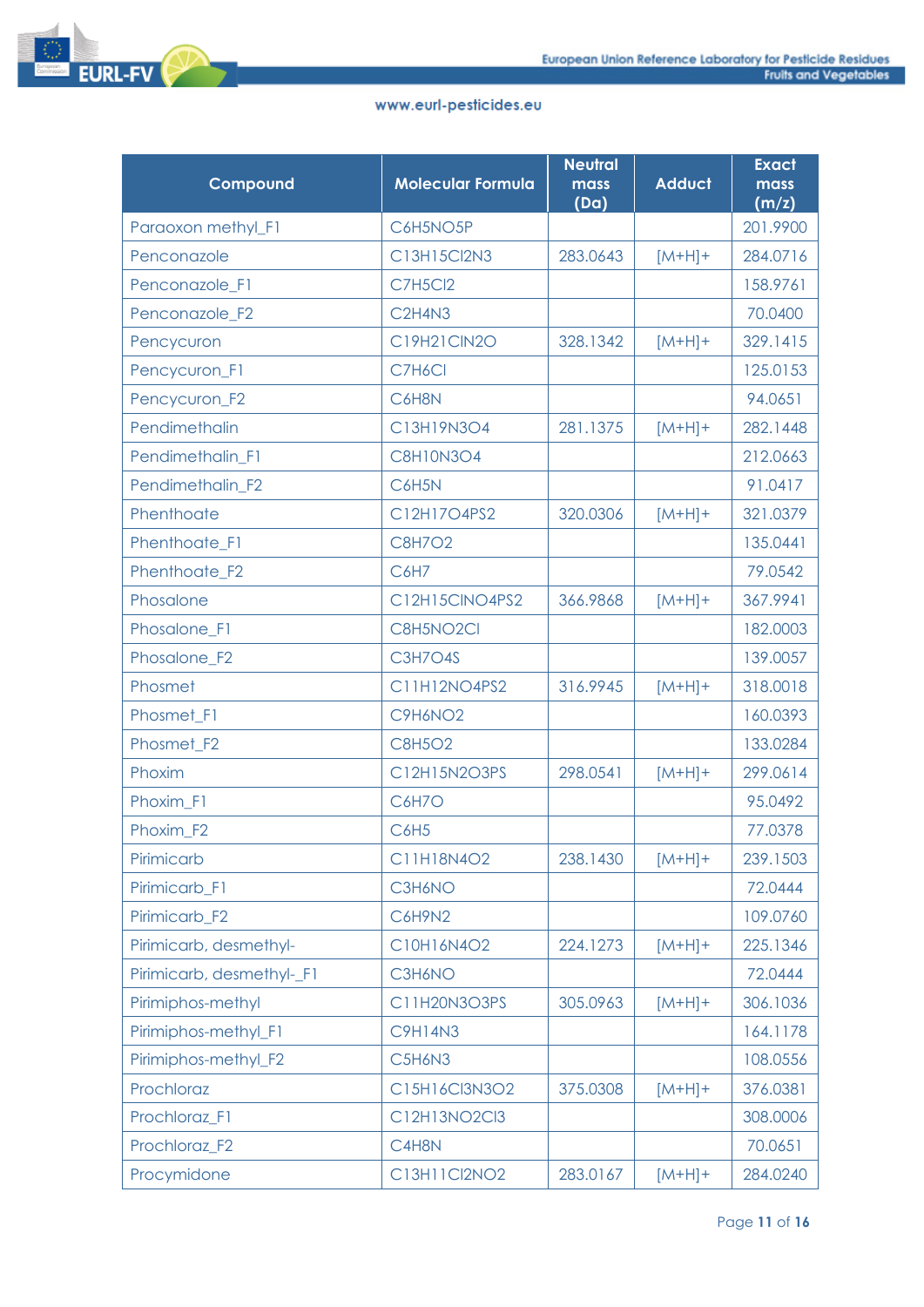

| Compound           | <b>Molecular Formula</b>      | <b>Neutral</b><br>mass<br>(Da) | <b>Adduct</b> | <b>Exact</b><br>mass<br>(m/z) |
|--------------------|-------------------------------|--------------------------------|---------------|-------------------------------|
| Procymidone_F1     | C12H12NOCl2                   |                                |               | 256.0291                      |
| Procymidone F2     | C <sub>5</sub> H <sub>7</sub> |                                |               | 67.0542                       |
| Profenofos         | C11H15BrCIO3PS                | 371.9351                       | $[M+H]+$      | 372.9424                      |
| Profenofos_F1      | C6H6BrCIO3PS                  |                                |               | 302.8638                      |
| Propamocarb        | C9H20N2O2                     | 189.1598                       | $[M+H]+$      | 189.1598                      |
| Propamocarb_F1     | C4H8NO2                       |                                |               | 102.0548                      |
| Propamocarb_F2     | C2H4NO2                       |                                |               | 74.0237                       |
| Propaquizafop      | C22H22ClN3O5                  | 443.1248                       | $[M+H]+$      | 444.1321                      |
| Propaquizafop_F1   | C5H10NO                       |                                |               | 100.0757                      |
| Propaquizafop_F2   | C16H12N2O2Cl                  |                                |               | 299.0582                      |
| Propargite         | C19H26O4S                     | 350.1552                       | $[M+NH4]+$    | 368.1890                      |
| Propargite_F1      | C12H15O                       |                                |               | 175.1117                      |
| Propiconazole      | C15H17Cl2N3O2                 | 341.0698                       | $[M+H]+$      | 342.0771                      |
| Propiconazole_F1   | <b>C7H5Cl2</b>                |                                |               | 158.9763                      |
| Propiconazole_F2   | C <sub>5</sub> H <sub>9</sub> |                                |               | 69.0699                       |
| Propoxur           | C11H15NO3                     | 209.1052                       | $[M+H]+$      | 210.1125                      |
| Propoxur_F1        | C6H7O2                        |                                |               | 111.0441                      |
| Propoxur_F2        | C5H5                          |                                |               | 65.0386                       |
| Propyzamide        | C12H11Cl2NO                   | 255.0218                       | $[M+H]+$      | 256.0291                      |
| Propyzamide_F1     | C7H3OCl2                      |                                |               | 172.9558                      |
| Propyzamide_F2     | C7H6NOCI2                     |                                |               | 189.9821                      |
| Proquinazid        | C14H17IN2O2                   | 372.0335                       | $[M+H]+$      | 373.0408                      |
| Proquinazid_F1     | C8H6N2O2I                     |                                |               | 288.9467                      |
| Proquinazid_F2     | C8H3NO2I                      |                                |               | 271.9203                      |
| Prothioconazole    | C14H15Cl2N3OS                 | 343.0313                       | $[M+H]+$      | 344.0386                      |
| Prothioconazole_F1 | C7H6Cl                        |                                |               | 125.0153                      |
| Prothioconazole_F2 | C14H15Cl2N3S                  |                                |               | 327.0778                      |
| Pymetrozine        | C10H11N5O                     | 217.0964                       | $[M+H]+$      | 218.1036                      |
| Pymetrozine_F1     | <b>C6H5N2</b>                 |                                |               | 105.0447                      |
| Pymetrozine_F2     | C5H5N                         |                                |               | 79.0417                       |
| Pyraclostrobin     | C19H18ClN3O4                  | 387.0986                       | $[M+H]+$      | 388.1059                      |
| Pyraclostrobin_F1  | C9H9NO2                       |                                |               | 163.0628                      |
| Pyraclostrobin_F2  | C8H7NO                        |                                |               | 133.0522                      |
| Pyrethrin I        | C21H28O3                      | 328.2039                       | $[M+H]+$      | 329.2111                      |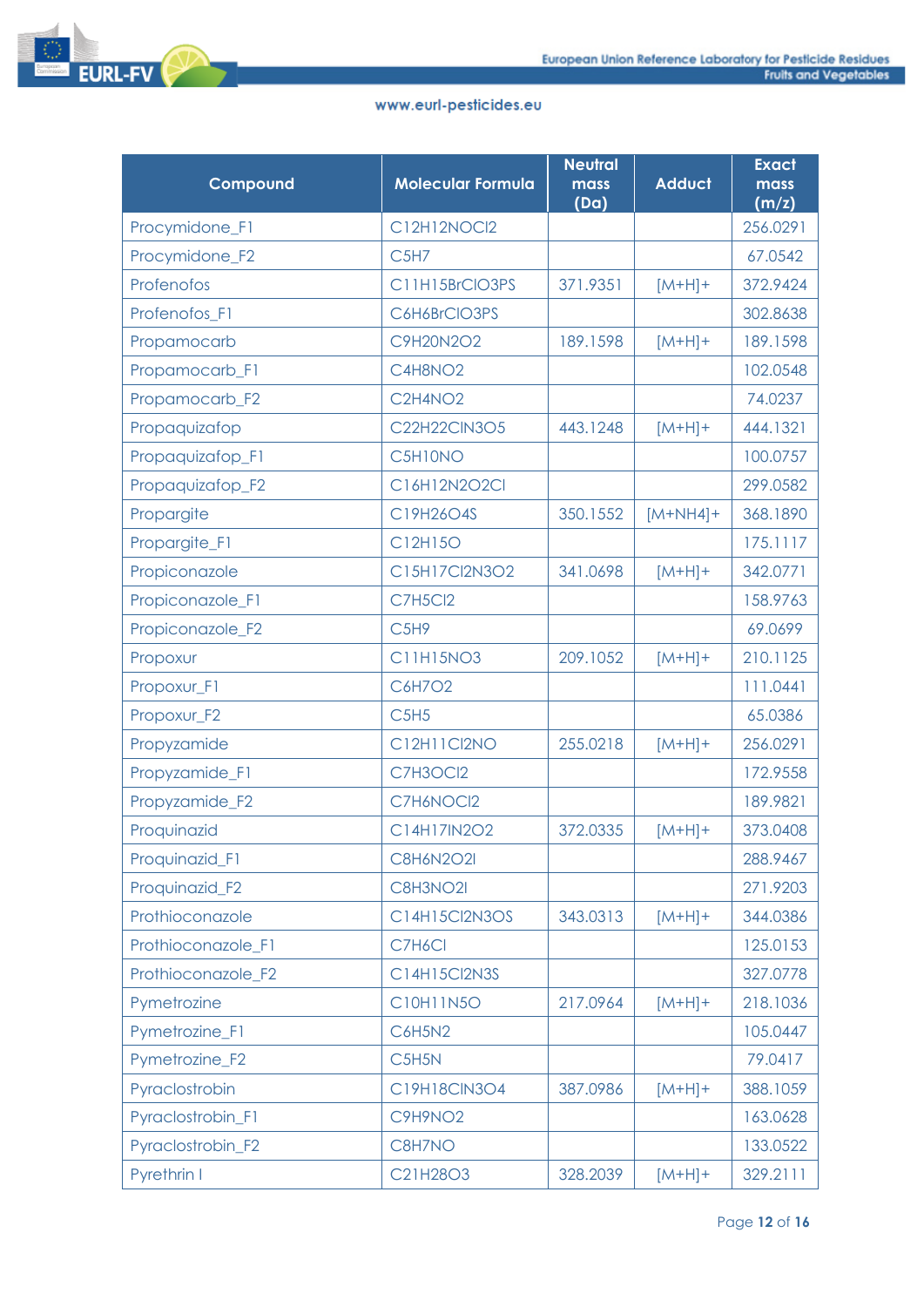

| Compound         | <b>Molecular Formula</b> | <b>Neutral</b><br>mass<br>(Da) | <b>Adduct</b> | <b>Exact</b><br>mass<br>(m/z) |
|------------------|--------------------------|--------------------------------|---------------|-------------------------------|
| Pyrethrin I_F1   | C10H13                   |                                |               | 133.1012                      |
| Pyrethrin I F2   | C8H9                     |                                |               | 105.0699                      |
| Pyrethrin II     | C22H28O5                 | 372.1937                       | $[M+H]+$      | 373.2010                      |
| Pyrethrin II_F1  | C11H13O                  |                                |               | 161.0609                      |
| Pyrethrin II_F2  | C10H13                   |                                |               | 133.1012                      |
| Pyridaben        | <b>C19H25CIN2OS</b>      | 364.1376                       | $[M+H]+$      | 365.1449                      |
| Pyridaben_F1     | <b>C11H15</b>            |                                |               | 147.1160                      |
| Pyridaben_F2     | C8H9                     |                                |               | 105.0699                      |
| Pyridate         | C19H23ClN2O2S            | 379.1242                       | $[M+H]+$      | 379.1242                      |
| Pyridate_F1      | C10H8N2OCI               |                                |               | 207.0320                      |
| Pyridate_F2      | C4H9                     |                                |               | 57.0699                       |
| Pyrimethanil     | C12H13N3                 | 199.1109                       | $[M+H]+$      | 200.1182                      |
| Pyrimethanil F1  | C6H7N2                   |                                |               | 107.0605                      |
| Pyrimethanil_F2  | C5H8N                    |                                |               | 82.0651                       |
| Pyriproxyfen     | <b>C20H19NO3</b>         | 321.1365                       | $[M+H]+$      | 322.1438                      |
| Pyriproxyfen_F1  | C5H6NO                   |                                |               | 96.0444                       |
| Pyriproxyfen_F2  | C8H7O                    |                                |               | 119.0491                      |
| Quinoclamine     | C10H6CINO2               | 207.0087                       | $[M+H]+$      | 208.0160                      |
| Quinoclamine_F1  | <b>C7H5O</b>             |                                |               | 105.0334                      |
| Quinoclamine F2  | C8H6N                    |                                |               | 116.0495                      |
| Quinoxyfen       | C15H8Cl2FNO              | 306.9967                       | $[M+H]+$      | 308.0040                      |
| Quinoxyfen_F1    | C9H5NCl2                 |                                |               | 196.9793                      |
| Quinoxyfen_F2    | C15H8NOCIF               |                                |               | 272.0273                      |
| Rotenone         | C23H22O6                 | 394.1416                       | $[M+H]+$      | 395.1489                      |
| Rotenone_F1      | C14H13O2                 |                                |               | 213.0910                      |
| Rotenone_F2      | C11H12O3                 |                                |               | 192.0781                      |
| Spinosyn A       | C41H65NO10               | 731.4609                       | $[M+H]+$      | 732.4681                      |
| Spinosyn A_F1    | C8H16NO                  |                                |               | 142.1224                      |
| Spinosyn D       | C42H67NO10               | 745.4765                       | $[M+H]+$      | 746.4838                      |
| Spinosyn D_F1    | C8H16NO                  |                                |               | 142.1222                      |
| Spirodiclofen    | C21H24Cl2O4              | 410.1052                       | $[M+H]+$      | 411.1124                      |
| Spirodiclofen_F1 | C15H15O3Cl2              |                                |               | 313.0391                      |
| Spirodiclofen_F2 | <b>C5H11</b>             |                                |               | 71.0855                       |
| Spiromesifen     | C23H30O4                 | 370.2144                       | $[M+H]+$      | 371.2217                      |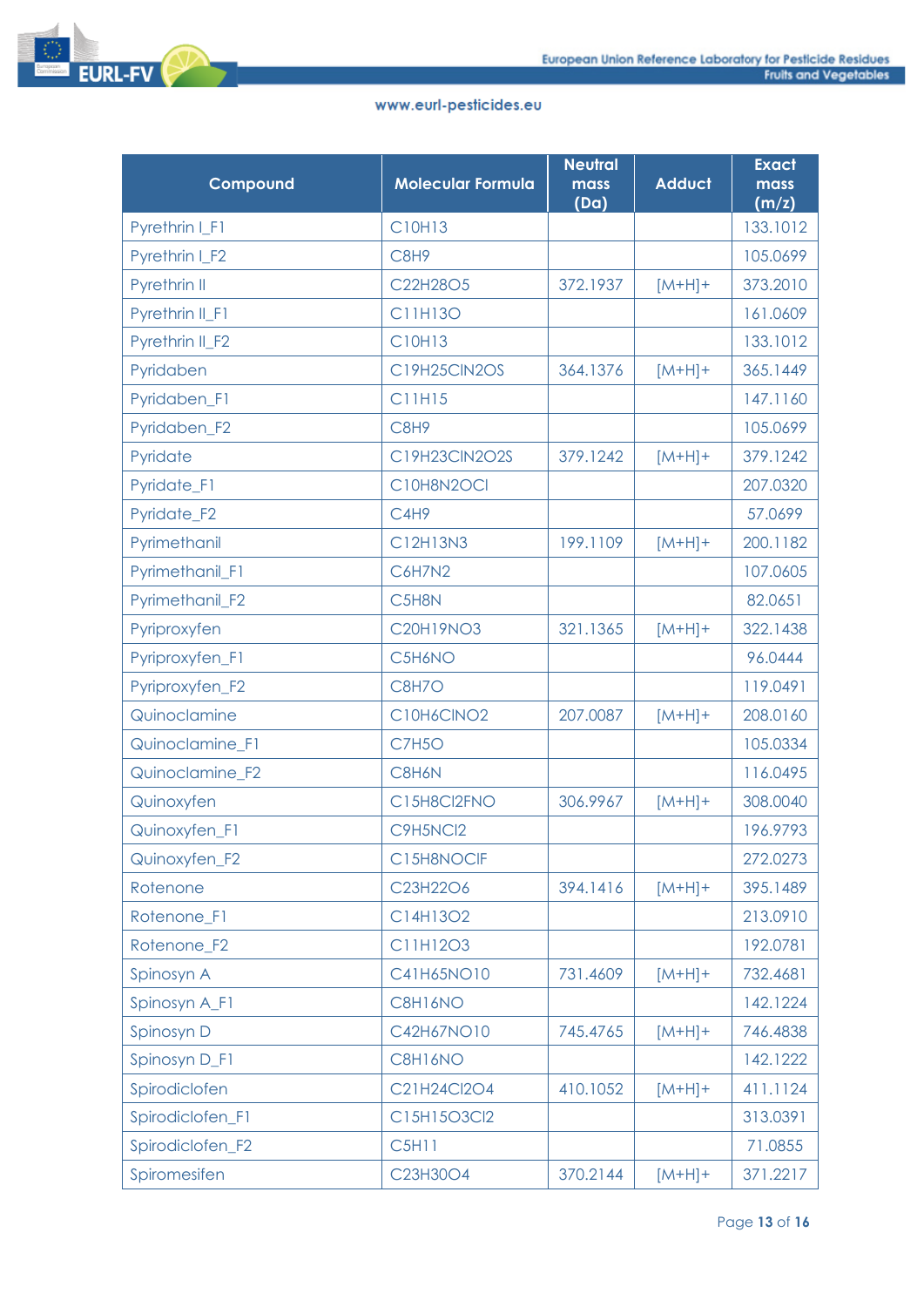

| Compound                       | <b>Molecular Formula</b>        | <b>Neutral</b><br>mass<br>(Da) | <b>Adduct</b> | <b>Exact</b><br>mass<br>(m/z) |
|--------------------------------|---------------------------------|--------------------------------|---------------|-------------------------------|
| Spiromesifen_F1                | C17H21O3                        |                                |               | 273.1490                      |
| Spirotetramat                  | <b>C21H27NO5</b>                | 373.1889                       | $[M+H]+$      | 374.1962                      |
| Spirotetramat_F1               | C13H14NO2                       |                                |               | 216.1019                      |
| Spirotetramat_CisEnol          | C18H23NO3                       | 301.1678                       | $[M+H]+$      | 302.1751                      |
| Spirotetramat CisEnol F1       | C17H20NO2                       |                                |               | 270.1489                      |
| Spirotetramat_CisEnol_F2       | C13H14NO2                       |                                |               | 216.1019                      |
| Spirotetramat_EnolGlucoside    | <b>C24H33NO8</b>                | 463.2206                       | $[M+H]+$      | 464.2279                      |
| Spirotetramat_EnolGlucoside_F1 | C18H24NO3                       |                                |               | 302.1751                      |
| Spirotetramat_EnolGlucoside_F2 | C17H20NO2                       |                                |               | 270.1489                      |
| Spirotetramat_KetoHydroxy      | C18H23NO4                       | 317.1627                       | $[M+H]+$      | 318.1700                      |
| Spirotetramat_KetoHydroxy_F1   | C18H22NO3                       |                                |               | 300.1600                      |
| Spirotetramat KetoHydroxy F2   | C17H18NO2                       |                                |               | 268.1338                      |
| Spirotetramat_MonoHydroxy      | C18H25NO3                       | 303.1834                       | $[M+H]+$      | 304.1907                      |
| Spirotetramat_MonoHydroxy_F1   | <b>C17H20NO</b>                 |                                |               | 254.1539                      |
| Spirotetramat_MonoHydroxy_F2   | <b>C15H17N</b>                  |                                |               | 211.1356                      |
| Spiroxamine                    | C18H35NO2                       | 297.2668                       | $[M+H]+$      | 298.2741                      |
| Spiroxamine_F1                 | C8H18NO                         |                                |               | 144.1377                      |
| Spiroxamine_F2                 | C6H14N                          |                                |               | 100.1121                      |
| Tebuconazole                   | C16H22CIN3O                     | 307.1451                       | $[M+H]+$      | 308.1524                      |
| Tebuconazole_F1                | C7H6Cl                          |                                |               | 125.0153                      |
| Tebuconazole F2                | C <sub>2</sub> H <sub>4N3</sub> |                                |               | 70.0400                       |
| Tebufenozide                   | C22H28N2O2                      | 352.2151                       | $[M+H]+$      | 353.2224                      |
| Tebufenozide_F1                | C9H9O                           |                                |               | 133.0645                      |
| Tebufenozide_F2                | C8H9                            |                                |               | 105.0699                      |
| Tebufenpyrad                   | C18H24ClN3O                     | 333.1608                       | $[M+H]+$      | 334.1681                      |
| Tebufenpyrad_F1                | C6H10ClN2                       |                                |               | 145.0527                      |
| Teflubenzuron                  | C14H6Cl2F4N2O2                  | 379.9742                       | $[M+H]+$      | 380.9815                      |
| Teflubenzuron F1               | C7H6F2NO                        |                                |               | 158.0412                      |
| Teflubenzuron_F2               | C7H3F2O                         |                                |               | 141.0147                      |
| Terbuthylazine                 | <b>C9H16CIN5</b>                | 229.1094                       | $[M+H]+$      | 230.1167                      |
| Terbuthylazine_F1              | C5H9N5Cl                        |                                |               | 174.0541                      |
| Terbuthylazine_F2              | C4H7N3Cl                        |                                |               | 132.0323                      |
| Tetraconazole                  | C13H11Cl2F4N3O                  | 371.0215                       | $[M+H]+$      | 372.0288                      |
| Tetraconazole_F1               | C7H5Cl2                         |                                |               | 158.9763                      |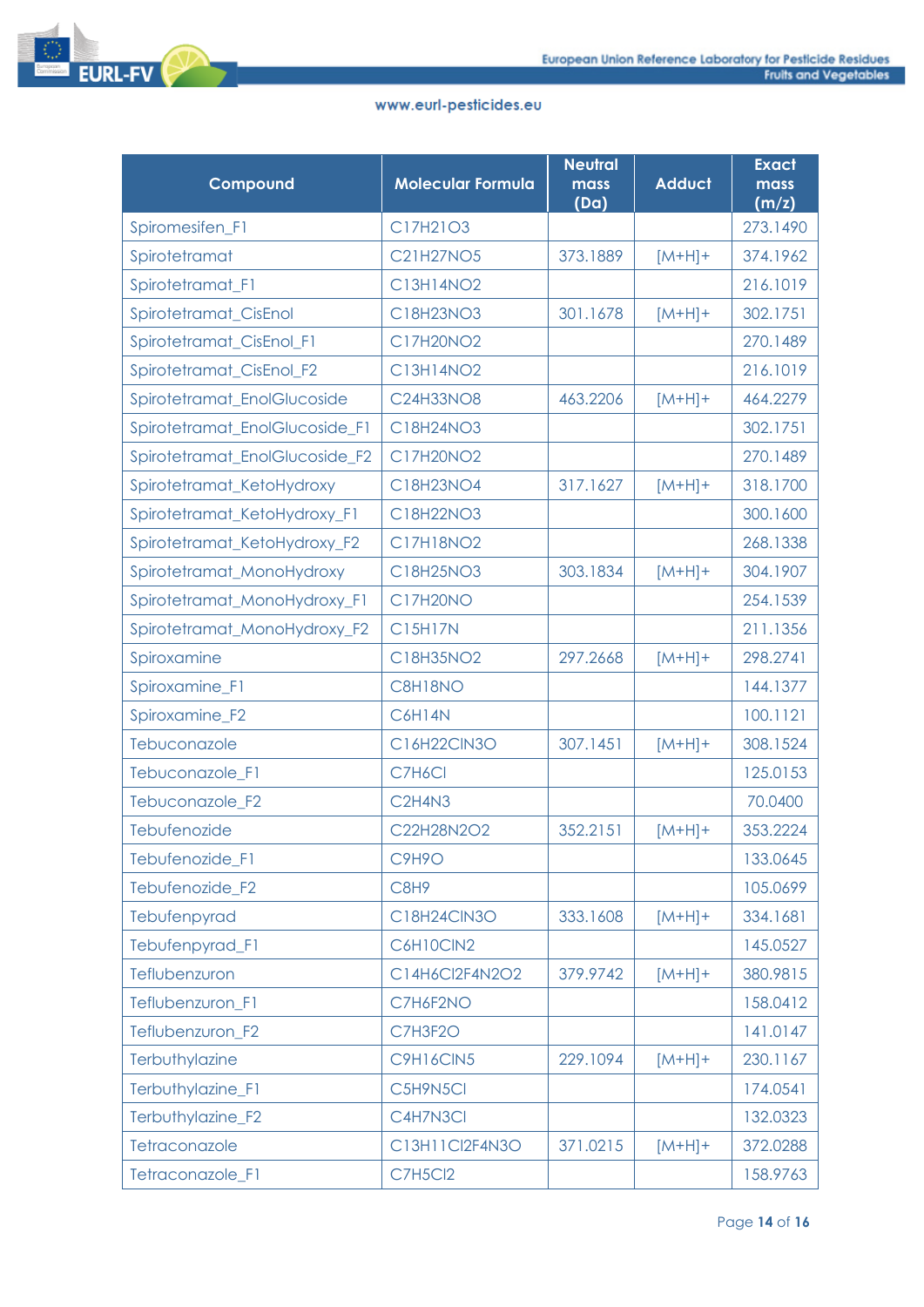

| Compound                   | <b>Molecular Formula</b>        | <b>Neutral</b><br>mass<br>(Da) | <b>Adduct</b> | <b>Exact</b><br>mass<br>(m/z) |
|----------------------------|---------------------------------|--------------------------------|---------------|-------------------------------|
| Tetraconazole_F2           | C <sub>2</sub> H <sub>4N3</sub> |                                |               | 70.0400                       |
| <b>TFNA</b>                | C7H4F3NO2                       | 191.0194                       | $[M+H]+$      | 192.0267                      |
| TFNA_F1                    | C6H5NF3                         |                                |               | 148.0369                      |
| TFNA_F2                    | C5H5NF                          |                                |               | 98.0396                       |
| <b>TFNG</b>                | <b>C9H7F3N2O3</b>               | 248.0409                       | $[M+H]+$      | 249.0473                      |
| TFNG F1                    | C8H6F3N2O                       |                                |               | 203.0427                      |
| TFNG_F2                    | C6H5NF3                         |                                |               | 148.0369                      |
| Thiabendazole              | C10H7N3S                        | 201.0361                       | $[M+H]+$      | 202.0433                      |
| Thiabendazole_F1           | C9H7N2S                         |                                |               | 175.0327                      |
| Thiabendazole F2           | C9H7N2OS                        |                                |               | 191.0274                      |
| <b>Thiacloprid</b>         | C10H9CIN4S                      | 252.0237                       | $[M+H]+$      | 253.0309                      |
| Thiacloprid_F1             | C6H5NCI                         |                                |               | 126.0105                      |
| Thiacloprid_F2             | C6H4N                           |                                |               | 90.0338                       |
| Thiamethoxam               | C8H10CIN5O3S                    | 291.0193                       | $[M+H]+$      | 292.0266                      |
| Thiamethoxam_F1            | C7H9N4S                         |                                |               | 181.0542                      |
| Thiamethoxam_F2            | C4H3NSCI                        |                                |               | 131.9669                      |
| Thiobencarb                | C12H16CINOS                     | 257.0641                       | $[M+H]+$      | 258.0714                      |
| Thiobencarb_F1             | C7H6Cl                          |                                |               | 125.0153                      |
| Thiobencarb_F2             | <b>C7H5</b>                     |                                |               | 89.0386                       |
| <b>Thiodicarb</b>          | C10H18N4O4S3                    | 354.0490                       | $[M+H]+$      | 355.0563                      |
| Thiodicarb_F1              | C2H6NS2                         |                                |               | 107.9936                      |
| Thiodicarb_F2              | C3H6NS                          |                                |               | 88.0216                       |
| Thiophanate-methyl         | C12H14N4O4S2                    | 342.0457                       | $[M+H]+$      | 343.0529                      |
| Thiophanate-methyl_F1      | C7H7N2S                         |                                |               | 151.0325                      |
| Thiophanate-methyl_F2      | C6H7N                           |                                |               | 93.0573                       |
| Tolclofos-methyl           | C9H11Cl2O3PS                    | 299.9543                       | $[M+H]+$      | 300.9616                      |
| <b>Tolclofos-methyl F1</b> | <b>C6H5O2CI</b>                 |                                |               | 174.9711                      |
| Tolclofos-methyl F2        | C2H8O3PS                        |                                |               | 142.9924                      |
| Triadimefon                | C14H16CIN3O2                    | 293.0931                       | $[M+H]+$      | 294.1004                      |
| Triadimefon_F1             | <b>C11H14OCI</b>                |                                |               | 197.0728                      |
| Triadimefon_F2             | C5H4Cl                          |                                |               | 98.9996                       |
| <b>Triadimenol</b>         | C14H18ClN3O2                    | 295.1088                       | $[M+H]+$      | 296.1160                      |
| Triadimenol_F1             | <b>C4H6O</b>                    |                                |               | 70.0413                       |
| Triadimenol_F2             | C6H11O                          |                                |               | 99.0804                       |